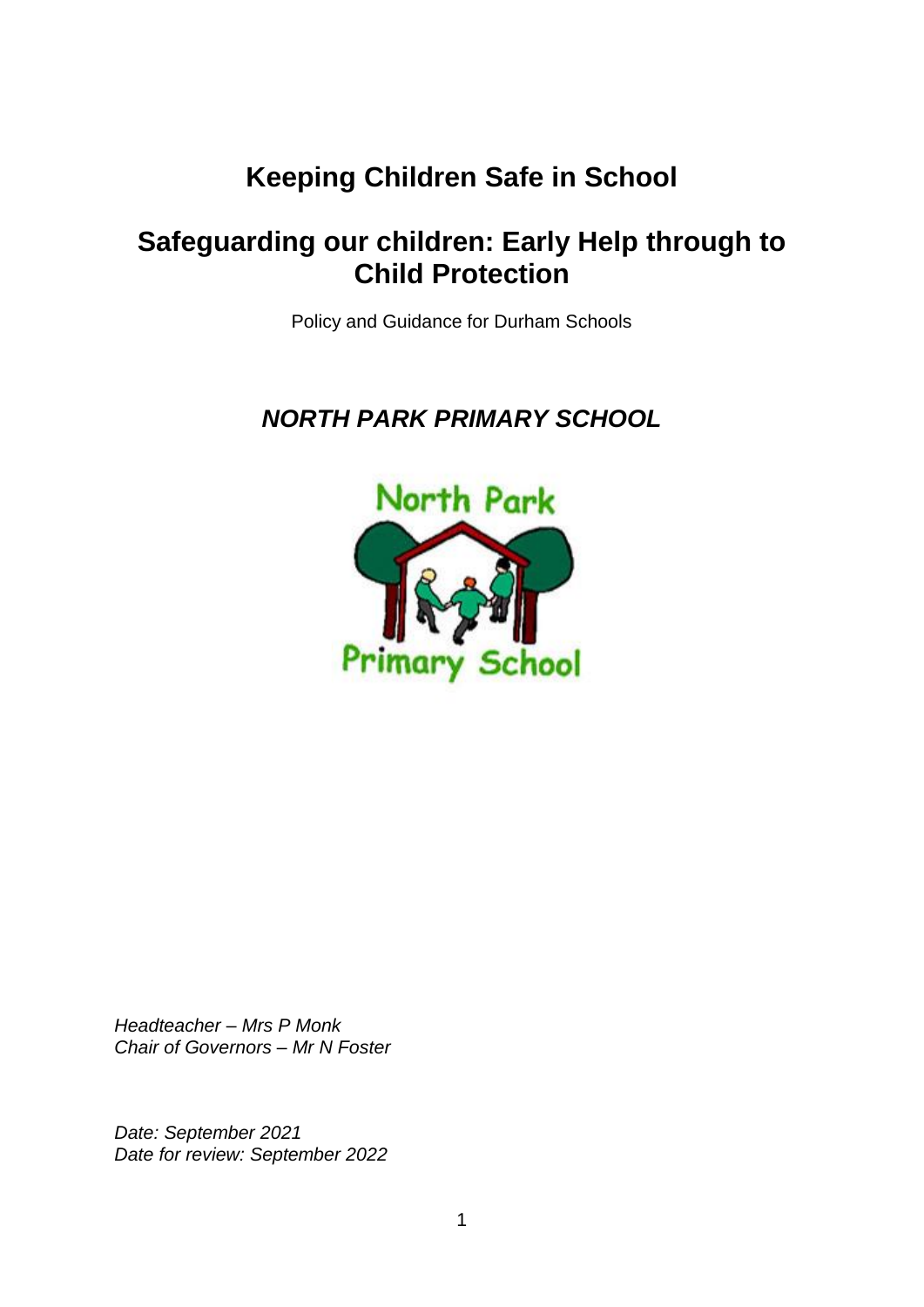### **Safeguarding and Child Protection Training Summary**

Our school complies with the advice laid down in 'Working Together to Safeguard Children' 2018 and 'Keeping Children Safe in Education' September 2021 to undertake regular training.

A record of those trained may be found in personnel files and in central office; certificates are kept, where appropriate, to verify the attendance of individuals. Child protection and safeguarding training form a key part of our induction processes. All staff will receive regular updates regarding child protection and safeguarding as necessary and at least annually.

Training for the designated safeguarding lead and other designated teachers in school is undertaken every 2 years.

We recognise that, as a minimum, schools should ensure that the Designated Safeguarding Lead undertakes Prevent awareness training and is thus able to provide advice and support to other members of staff on protecting children from the risk of radicalisation (The Prevent duty DFE June 2015).

|                                                                       | <b>Name</b>                 | Training                                                                     | Date                        |
|-----------------------------------------------------------------------|-----------------------------|------------------------------------------------------------------------------|-----------------------------|
| Designated<br>Safeguarding Lead                                       | Patricia Monk               | <b>DSL Training</b>                                                          | <b>July 2020</b>            |
|                                                                       |                             | Prevent, CSE, FGM, Child Criminal<br><b>Exploitation (Incl County Lines)</b> |                             |
| <b>Deputy Designated</b><br>Safeguarding<br>Lead(s)                   | Emma Atkinson               | <b>DSL Training</b>                                                          | <b>July 2020</b>            |
|                                                                       |                             | Prevent, CSE, FGM, Child Criminal<br><b>Exploitation (Incl County Lines)</b> |                             |
| Nominated<br>Governor for Child<br>Protection and<br>Safeguarding     | Neil Foster                 | Level 1 Safeguarding Training                                                | Autumn term<br>2021 updated |
|                                                                       |                             | Prevent, CSE, FGM, Child Criminal<br><b>Exploitation (Incl County Lines)</b> |                             |
| Governor(s) and<br><b>Staff with Safer</b><br>Recruitment<br>Training | Patricia Monk               | Safer Recruitment                                                            | 2010 and 2015               |
|                                                                       | Jemma Sergeant              |                                                                              | 2017                        |
| <b>Whole Staff</b>                                                    | See separate<br>signed list | Level 1 Safeguarding Training                                                | September<br>2021           |
|                                                                       |                             | Prevent, CSE, FGM, Child Criminal<br><b>Exploitation (Incl County Lines)</b> |                             |

### **Local Authority Designated Officer (LADO):** Sharon Lewis / Louise Brookes 03000 268835 [CYPSLADOSecure@durham.gov.uk](mailto:CYPSLADOSecure@durham.gov.uk)

#### **First Contact Service: 03000 26 79 79**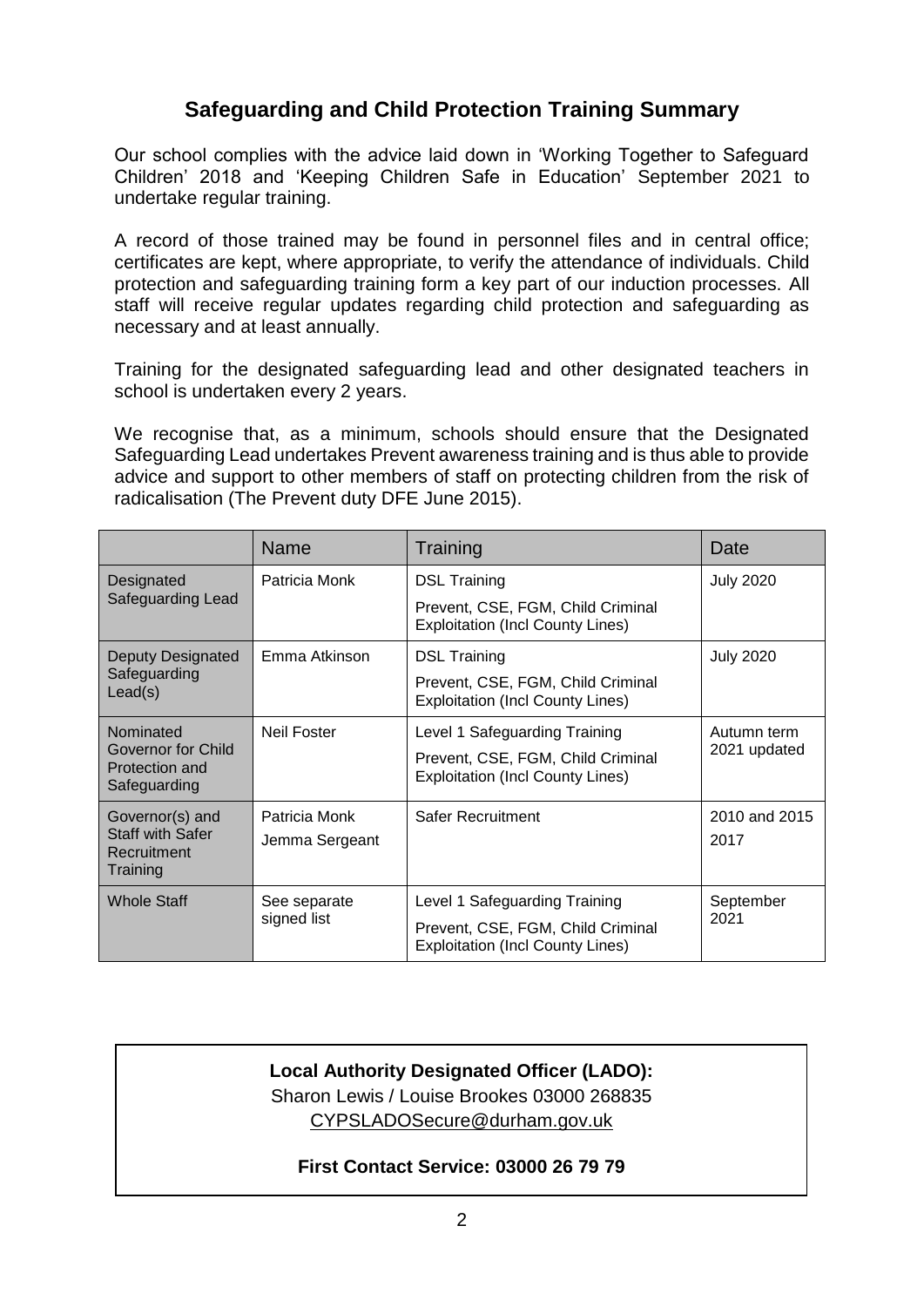### **CONTENTS**

#### **A. PRINCIPLES OF THE POLICY**

#### **B. MAIN ELEMENTS OF THE POLICY**

**Establishing a safe environment in which children can learn and develop.**

**Ensuring we practice safe recruitment in checking the suitability of staff and volunteers to work with children.**

**Training and supporting staff to equip them to appropriately recognise, respond to and support children who are vulnerable and may be in need of safeguarding.**

**Raising awareness of other safeguarding issues, boosting resilience and equipping children with the skills needed to keep them safe.**

**Developing and implementing procedures for identifying and reporting cases, or suspected cases, of abuse.**

- Names of designated safeguarding leads in school
- Recording concerns
- Listening to children and receiving disclosures
- Recording and response of the designated lead professional
- When to discuss concerns with the First Contact Service
- Discussions with First Contact will be followed up in writing
- Attendance at Strategy meetings if assessed as child protection concern

#### **Supporting pupils who have been abused in accordance with their agreed child protection plan: multi-agency work**

#### **C. OVERVIEW: SAFEGUARDING**

**Definition of 'safeguarding'**

**Safeguarding within this school**

**Safeguarding throughout school life**

**Safeguarding and Child protection training for all staff/adults working in school**

#### **D. CHILD PROTECTION WITHIN OVERALL SAFEGUARDING AND EARLY HELP ARRANGEMENTS FOR ALL CHILDREN/YOUNG PEOPLE IN SCHOOL**

**Life at home**

**Signs and behaviours of concern**

**Early Help; Single Assessment Procedure and Practice Guidance**

**Child in Need: more complex cases Level 3 Amber**

**Child Protection and significant harm**

**Prepare for the unexpected**

**Low Level Concerns**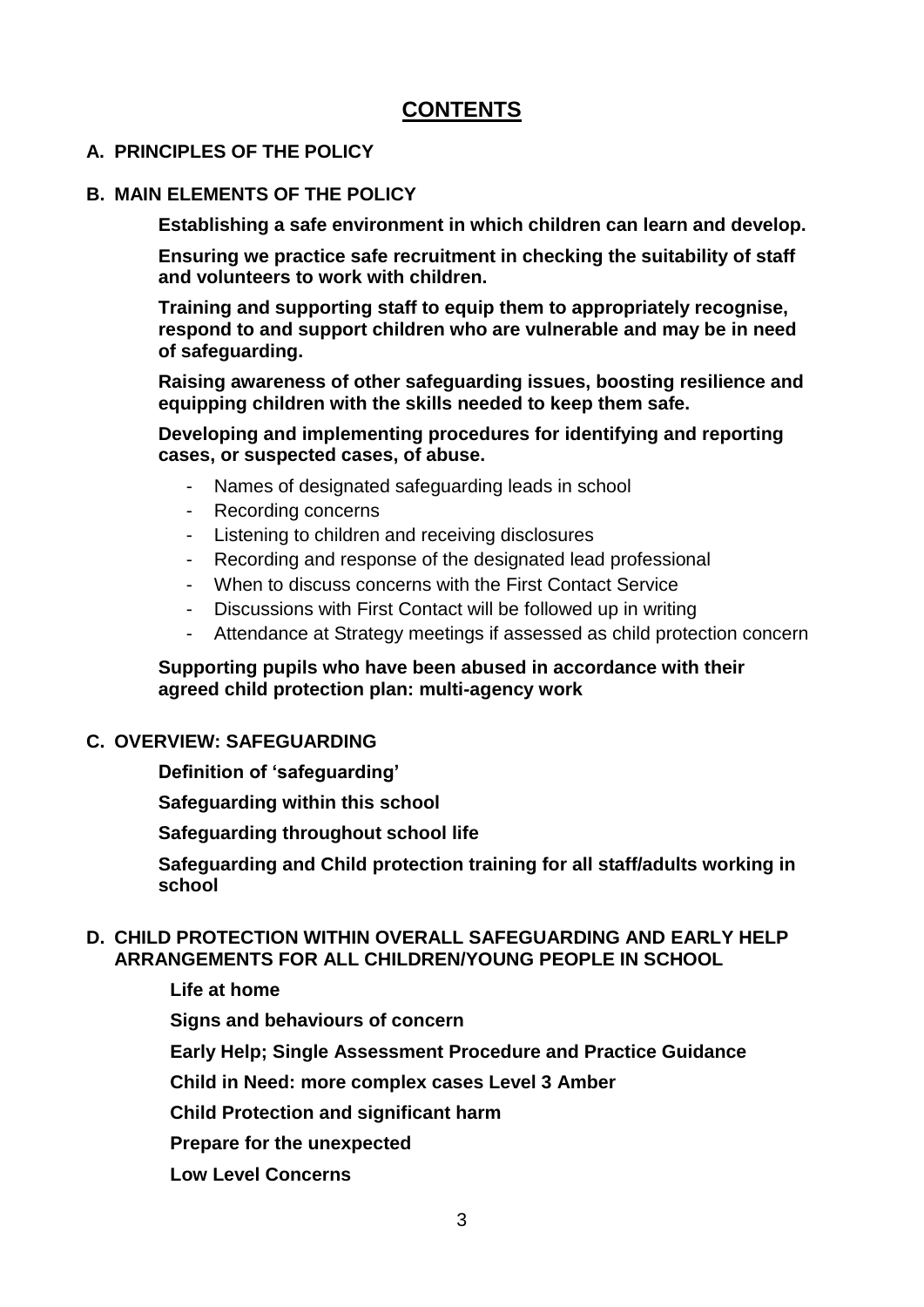#### **E. MULTI-AGENCY WORK IN CHILD PROTECTION**

#### **Initial Child Protection Conference: school responsibilities**

- Attendance
- Preparation of a report
- Chronology of significant events
- Sharing of the report

#### **Membership of a Core Group**

#### **Review Child Protection Conference**

#### **F. INFORMATION-SHARING**

- Parents/carers
- School staff
- Children moving to another school and the transfer of records
- County guidance and protocols

#### **G. ALLEGATIONS AGAINST TEACHERS AND OTHER STAFF INCLUDING THE ROLE OF GOVERNORS**

**H. SAFE TOUCH**

#### **I. PHYSICAL CONTROL AND RESTRICTIVE PHYSICAL INTERVENTION: USE OF REASONABLE FORCE**

**Physical contact other than to control or restrain**

- **J. THE PREVENT DUTY**
- **K. CHILD EXPLOITATION**
- **L. FEMALE GENITAL MUTILATION**
- **M. ONLINE SAFETY**
- **N. PEER ON PEER ABUSE (including Child on Child Sexual Violence and Sexual Harassment)**
- **O. CHILD CRIMINAL EXPLOITATION INCLUDING COUNTY LINES**
- **P. SERIOUS VIOLENCE**
- **Q. MENTAL HEALTH**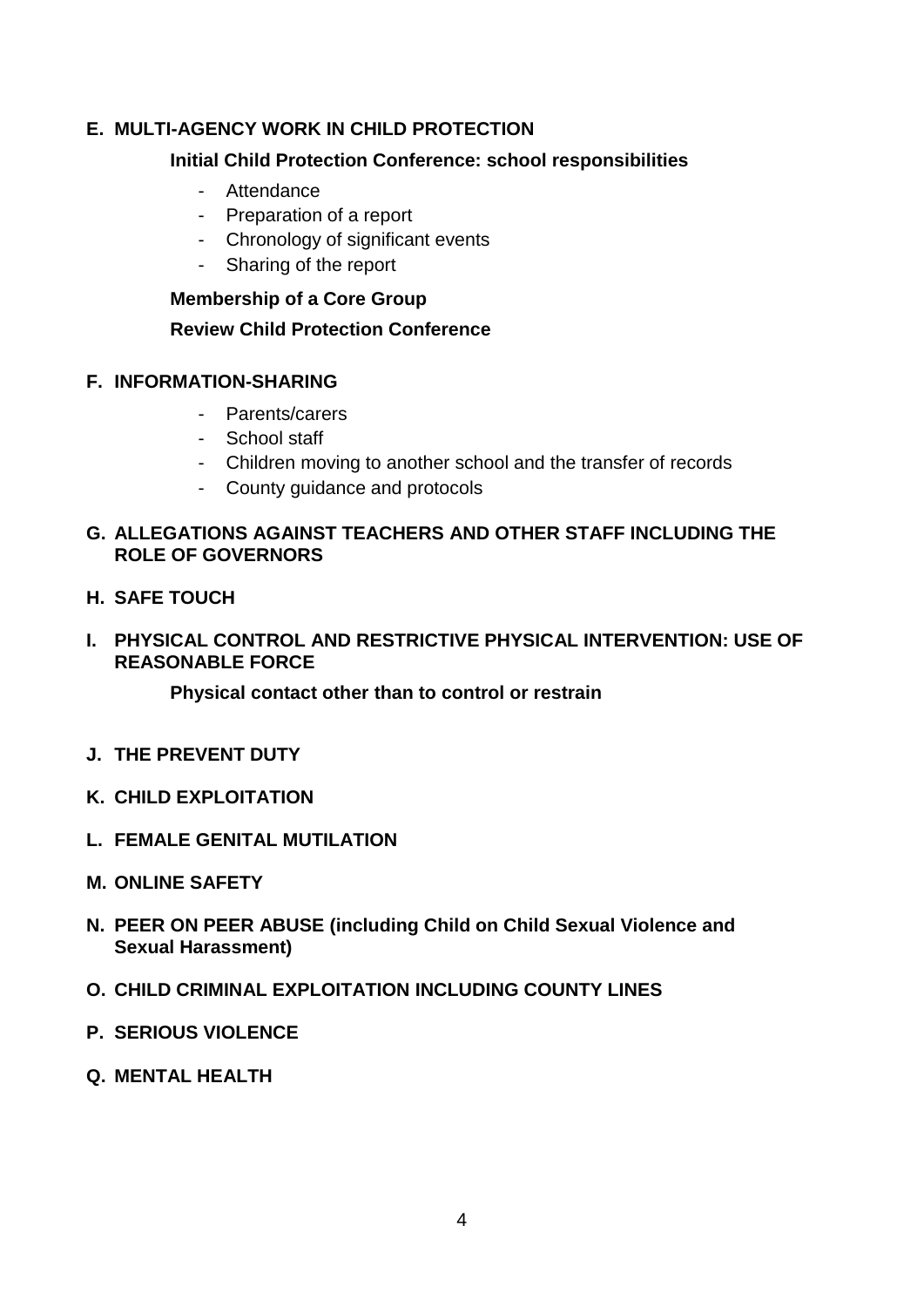### **APPENDICES**

**Appendix 1 - Roles, Responsibilities and Entitlements**

**Appendix 2 – Indicators of Harm**

#### **Appendix 3 - Referral form for First Contact**

[https://doitonline.durham.gov.uk/service/Early\\_Help\\_Referral](https://doitonline.durham.gov.uk/service/Early_Help_Referral)

**Appendix 4 - Summary of multi-agency meetings**

**Appendix 5 - Information Sharing July 2018 (HM Government)**

[https://assets.publishing.service.gov.uk/government/uploads/system/uploads/attach](https://assets.publishing.service.gov.uk/government/uploads/system/uploads/attachment_data/file/721581/Information_sharing_advice_practitioners_safeguarding_services.pdf) ment data/file/721581/Information sharing advice practitioners safeguarding serv [ices.pdf](https://assets.publishing.service.gov.uk/government/uploads/system/uploads/attachment_data/file/721581/Information_sharing_advice_practitioners_safeguarding_services.pdf)

#### **Appendix 6 – Sharing Nudes and Semi-Nudes: Advice for Education Settings**

[https://assets.publishing.service.gov.uk/government/uploads/system/uploads/attach](https://assets.publishing.service.gov.uk/government/uploads/system/uploads/attachment_data/file/1008443/UKCIS_sharing_nudes_and_semi_nudes_advice_for_education_settings__Web_accessible_.pdf) ment data/file/1008443/UKCIS sharing nudes and semi\_nudes\_advice\_for\_educ [ation\\_settings\\_\\_Web\\_accessible\\_.pdf](https://assets.publishing.service.gov.uk/government/uploads/system/uploads/attachment_data/file/1008443/UKCIS_sharing_nudes_and_semi_nudes_advice_for_education_settings__Web_accessible_.pdf)

#### **Appendix 7 - Developing and implementing a low-level concerns policy: A guide for organisations which work with children**

Safeguarding Unit, Farrer & Co (Adele Eastman, Jane Foster, Owen O'Rorke and David Smellie), Marcus Erooga, Katherine Fudakowski and Hugh Davies QC July 2021

[https://www.farrer.co.uk/news-and-insights/developing-and-implementing-a-low](https://www.farrer.co.uk/news-and-insights/developing-and-implementing-a-low-level-concerns-policy-a-guide-for-organisations-which-work-with-children/)[level-concerns-policy-a-guide-for-organisations-which-work-with-children/](https://www.farrer.co.uk/news-and-insights/developing-and-implementing-a-low-level-concerns-policy-a-guide-for-organisations-which-work-with-children/)

### **Appendix 8 - Sexual Harassment and Sexual Violence**

[https://assets.publishing.service.gov.uk/government/uploads/system/uploads/attach](https://assets.publishing.service.gov.uk/government/uploads/system/uploads/attachment_data/file/719902/Sexual_violence_and_sexual_harassment_between_children_in_schools_and_colleges.pdf) [ment\\_data/file/719902/Sexual\\_violence\\_and\\_sexual\\_harassment\\_between\\_children](https://assets.publishing.service.gov.uk/government/uploads/system/uploads/attachment_data/file/719902/Sexual_violence_and_sexual_harassment_between_children_in_schools_and_colleges.pdf) [\\_in\\_schools\\_and\\_colleges.pdf](https://assets.publishing.service.gov.uk/government/uploads/system/uploads/attachment_data/file/719902/Sexual_violence_and_sexual_harassment_between_children_in_schools_and_colleges.pdf)

### **Appendix 9 – When to Call the Police – Guidance for Schools and Colleges**

[https://www.npcc.police.uk/documents/Children%20and%20Young%20people/Whe](https://www.npcc.police.uk/documents/Children%20and%20Young%20people/When%20to%20call%20the%20police%20guidance%20for%20schools%20and%20colleges.pdf) [n%20to%20call%20the%20police%20guidance%20for%20schools%20and%20colle](https://www.npcc.police.uk/documents/Children%20and%20Young%20people/When%20to%20call%20the%20police%20guidance%20for%20schools%20and%20colleges.pdf) [ges.pdf](https://www.npcc.police.uk/documents/Children%20and%20Young%20people/When%20to%20call%20the%20police%20guidance%20for%20schools%20and%20colleges.pdf)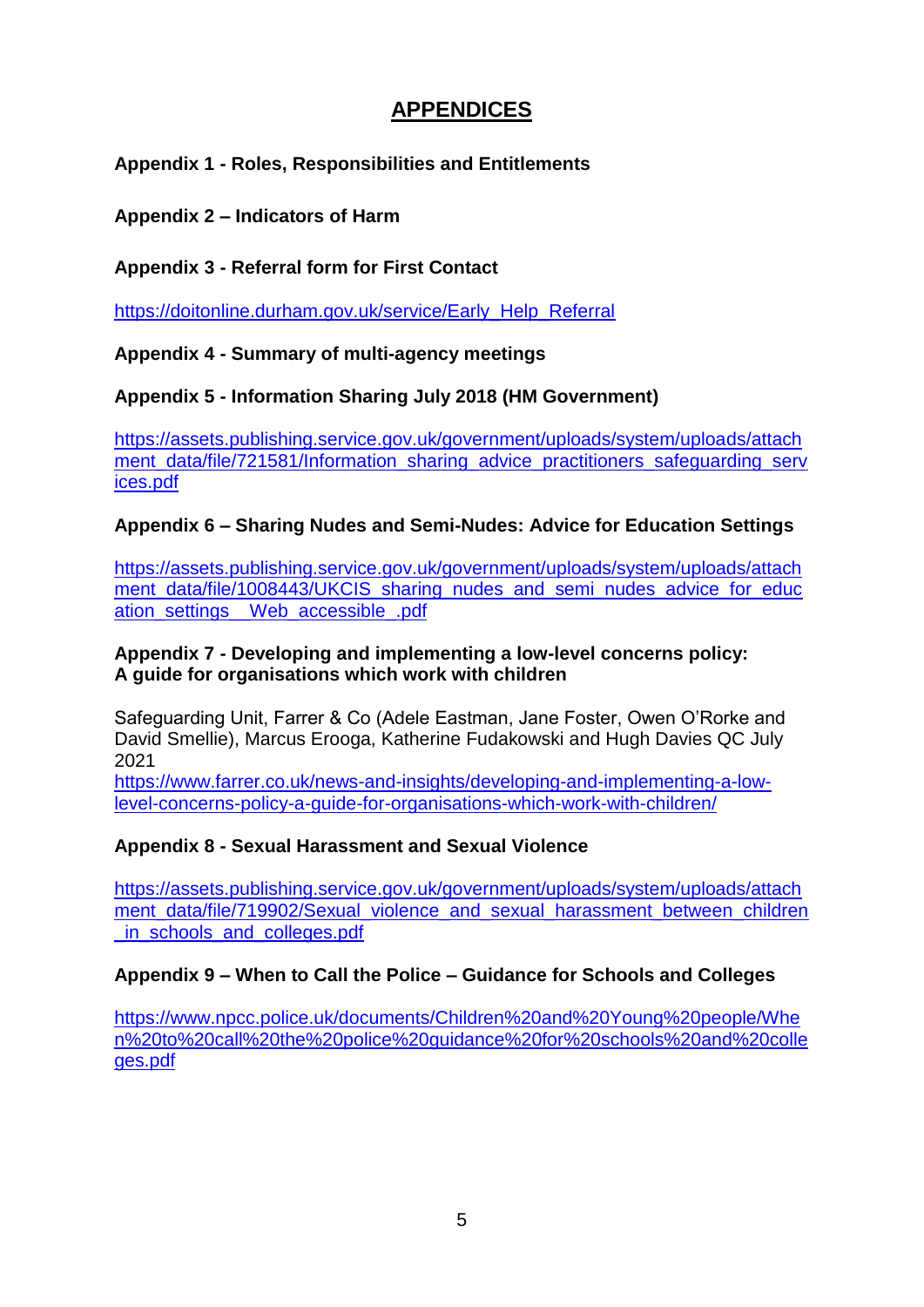## **A. PRINCIPLES OF THE POLICY**

Children maximise their potential in an environment which is safe, secure and supportive of all their needs, including any needs they have for protection from abuse.

Our school is committed to promoting the welfare of all children by working in partnership with parents and carers, the Local Authority (LA) and multi-agency partners in early help and child protection, in accordance with locally agreed multiagency safeguarding arrangements procedures and practices.

Our policy applies to members of the school community in its widest sense. Thus, this includes children and young people, their parents/carers, school staff, governors, visitors, specialist staff, and the local and wider community where they interface with the school. Within its framework, the policy outlines entitlements and responsibilities in securing the protection of children who attend the school (Appendix 1).

Our policy is underpinned and shaped by legislation and guidance contained in a variety of documents including: -

- ➢ The Children Act 1989; Children Act 2004
- ➢ The Education Act 2002; Education and Inspections Act 2006
- ➢ Working Together to Safeguard Children July 2018
- ➢ Local Multi-Agency Safeguarding Arrangements and Procedures [\(www.durham](http://www.durham-scp.org.uk/)[scp.org.uk\)](http://www.durham-scp.org.uk/)
- $\triangleright$  What to do if you're worried a child is being abused DfE 2015
- ➢ Keeping Children Safe in Education. Statutory guidance for schools and colleges. September 2021
- $\triangleright$  Use of reasonable force. Advice for head teachers, staff and governing bodies. DfE. July 2013
- ➢ County Durham Practice Framework Single Assessment Procedures and Practice Guidance 2020.
- ➢ Confidential Reporting Code, (Durham Schools Extranet; Documents Library/HR/HR advice and support) [https://gateway.durhamschools.org.uk/staff/hradvice/Lists/HR%20Policies%20Pro](https://gateway.durhamschools.org.uk/staff/hradvice/Lists/HR%20Policies%20Procedures%20and%20Guidance/Document.aspx?ID=6&Source=https://gateway.durhamschools.org.uk/staff/hradvice%2FLists/HR%20Policies%20Procedures%20and%20Guidance%20) [cedures%20and%20Guidance/Document.aspx?ID=6&Source=https://gateway.du](https://gateway.durhamschools.org.uk/staff/hradvice/Lists/HR%20Policies%20Procedures%20and%20Guidance/Document.aspx?ID=6&Source=https://gateway.durhamschools.org.uk/staff/hradvice%2FLists/HR%20Policies%20Procedures%20and%20Guidance%20) [rhamschools.org.uk/staff/hradvice%2FLists/HR Policies Procedures and](https://gateway.durhamschools.org.uk/staff/hradvice/Lists/HR%20Policies%20Procedures%20and%20Guidance/Document.aspx?ID=6&Source=https://gateway.durhamschools.org.uk/staff/hradvice%2FLists/HR%20Policies%20Procedures%20and%20Guidance%20)  **[Guidance](https://gateway.durhamschools.org.uk/staff/hradvice/Lists/HR%20Policies%20Procedures%20and%20Guidance/Document.aspx?ID=6&Source=https://gateway.durhamschools.org.uk/staff/hradvice%2FLists/HR%20Policies%20Procedures%20and%20Guidance%20)**
- ➢ A Guide for Professionals on the Sharing of Information: County Durham Safeguarding Adults Inter-Agency Partnership and Durham Safeguarding Children Partnership [http://www.safeguardingdurhamadults.info/media/23716/Collaborative-Working-](http://www.safeguardingdurhamadults.info/media/23716/Collaborative-Working-Protocol/pdf/Collaborative-working-and-information-sharing-protocol.pdf)[Protocol/pdf/Collaborative-working-and-information-sharing-protocol.pdf](http://www.safeguardingdurhamadults.info/media/23716/Collaborative-Working-Protocol/pdf/Collaborative-working-and-information-sharing-protocol.pdf)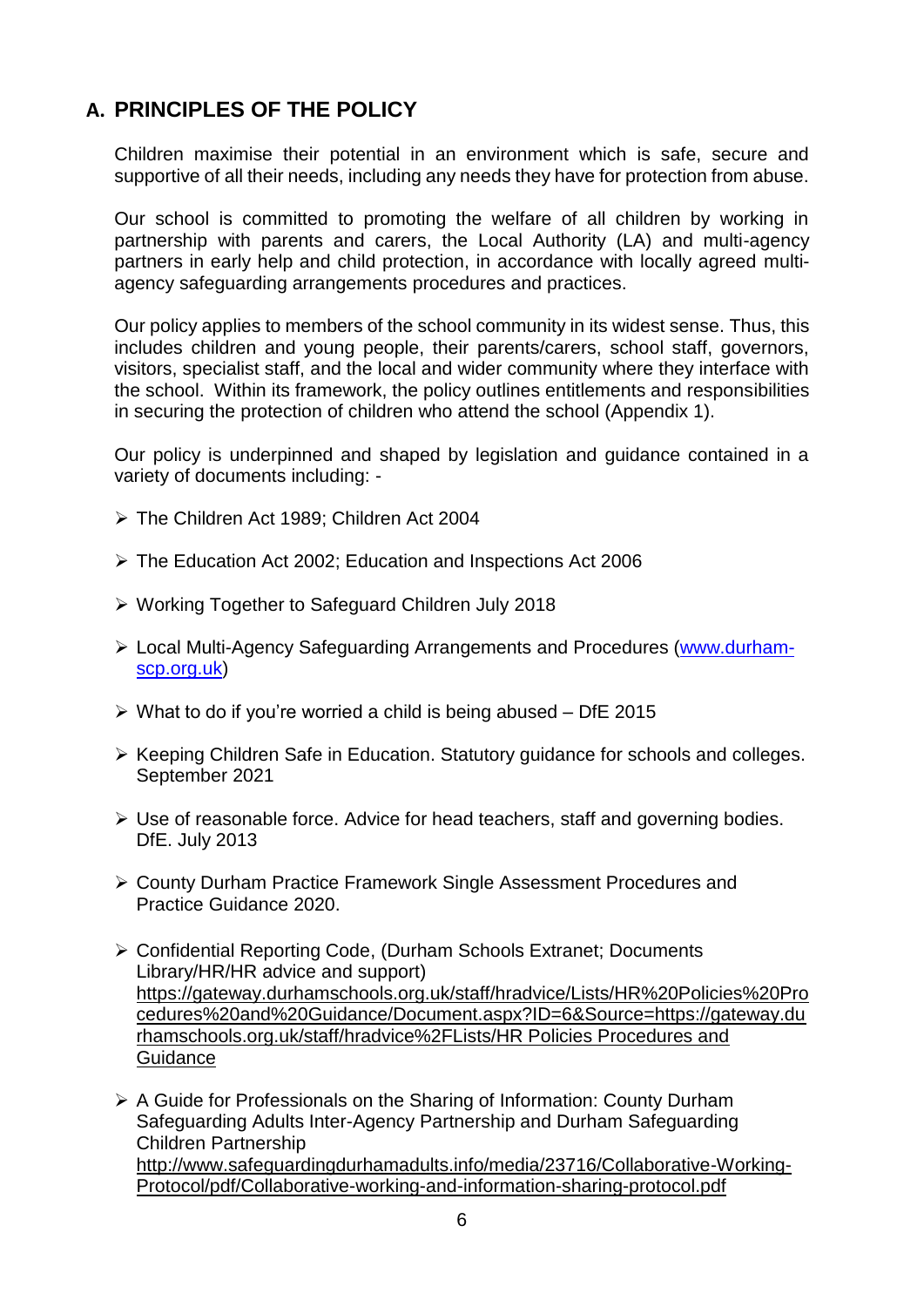- ➢ Procedures for locating missing pupils and the removal of pupils from roll. *June 2017* See DfE document "Children Missing Education" Sept 16 [https://assets.publishing.service.gov.uk/government/uploads/system/uploads/atta](https://assets.publishing.service.gov.uk/government/uploads/system/uploads/attachment_data/file/550416/Children_Missing_Education_-_statutory_guidance.pdf) [chment\\_data/file/550416/Children\\_Missing\\_Education\\_-\\_statutory\\_guidance.pdf](https://assets.publishing.service.gov.uk/government/uploads/system/uploads/attachment_data/file/550416/Children_Missing_Education_-_statutory_guidance.pdf)
- ➢ *Prevent* Duty Guidance for England and Wales: HM Government 2015
- ➢ The Prevent Duty Departmental advice for schools and childcare providers Department for Education June 2015

To emphasise the caring ethos of our school, the staff and governors are committed to the following principles: -

- The welfare and well-being of each child is of paramount importance.
- We recognise our policy works on the premise that abuse takes place in all communities and that school staff are particularly well-placed to identify and refer concerns and to act to prevent children and young people from being abused.
- We respect and value each child as an individual.
- We are a listening school, and encourage an environment where children feel free to talk, knowing that they will be listened to.
- The protection of children from abuse is a whole-school issue, and the responsibility therefore of the entire school community.
- We recognise our policy should be accessible in terms of understanding and availability. Regular training will ensure all adults in school are aware of indicators of concern or abuse and colleagues that act as designated safeguarding leads that such information should be promptly passed on to.
- Our policy will be developed and kept up to date with information from our relevant partners in early help and child protection as well as national documentation issued by HM Government and The Department for Education.
- We will use the school curriculum to resource our children to protect themselves from abuse, both as victims and as potential perpetrators.
- The school runs in an open, transparent way.

## **B. THE FIVE MAIN ELEMENTS TO THE POLICY**

### **(1) Establishing a safe environment in which children can learn and develop**

This links to the school's overall safeguarding arrangements and duty of care to all students.

The following policies are relevant:

- DCC Premises and Health and Safety policies School extranet
- Behaviour policy
- Whole-school Anti-bullying policy, including cyber-bullying and other forms of peer-peer abuse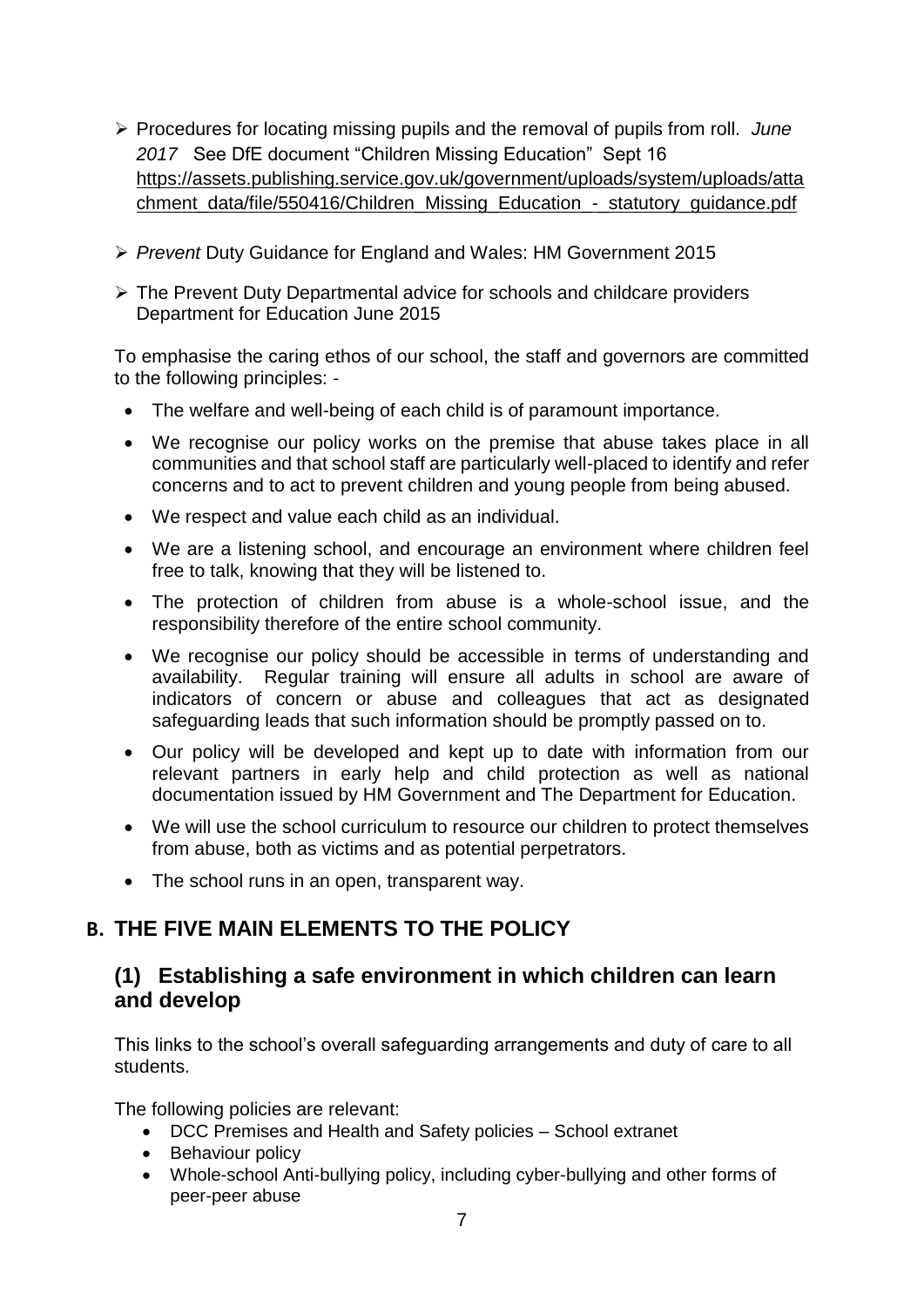- Medication in school/First Aid policies
- Health and Safety Policy
- Induction procedures
- **Staff Information Booklet**
- Intimate care policy
- School visits, including risk-assessments
- Online Safety (Durham Schools Extranet)
- Children with Special Educational Needs (SEN) and Looked After Children (LAC)
- Equal Opportunities and Equality policies
- Relationships and Sex Education Policy (from 2020) (covered within PSHCE)
- ICT E Safety, School Pupil Mobile Phone policy, Photographic and Video **Policy**
- Security policies
- PSHCE Policy
- Young Carers
- LA Pupils Missing out on Education Procedures
- Relationships and Sex Education Policy
- Health Needs Policy
- Low Level Concerns Policy

### **(2) Ensuring we practice safe recruitment in checking the suitability of staff and volunteers to work with children**

Staff and governors who have received Safer Recruitment training are listed on the front page of this document.

- $\triangleright$  Our school will comply with the requirements outlined in local multi-agency safeguarding arrangements 'Key Safeguarding Employment Standards' and in the DSCP Child Protection procedures as well as national documentation in 'Keeping Children Safe in Education' September 2021, Part 3.
- $\triangleright$  Our school will refer to its responsibilities regarding safeguarding and child protection in all job descriptions, and/or to its profile in the school, in the general information distributed with application forms. Annex B in 'Keeping Children Safe in Education' September 2021 has specific details of the role of the designated safeguarding lead.
- ➢ Our school will undertake appropriate pre-employment checks on all staff working in school, including criminal record checks (DBS checks), barred list checks and prohibition checks together with references and interview information, as detailed in Part 3: Safer Recruitment in 'Keeping Children Safe in Education', September 2021. We will also ensure that relevant staff are made aware of their responsibilities to disclose anything relating to "Disqualification Under the Childcare Act 2006" [Disqualification under the Childcare Act 2006 -](https://www.gov.uk/government/publications/disqualification-under-the-childcare-act-2006/disqualification-under-the-childcare-act-2006) GOV.UK [\(www.gov.uk\)](https://www.gov.uk/government/publications/disqualification-under-the-childcare-act-2006/disqualification-under-the-childcare-act-2006)

As outlined in 'Keeping Children Safe in Education', September 2021 (paras 217-229) the level of DBS certificate required, and whether a check for any prohibition, direction, sanction, or restriction is required, will depend on the role that is being offered and duties involved. As most staff will be engaging in regulated activity, an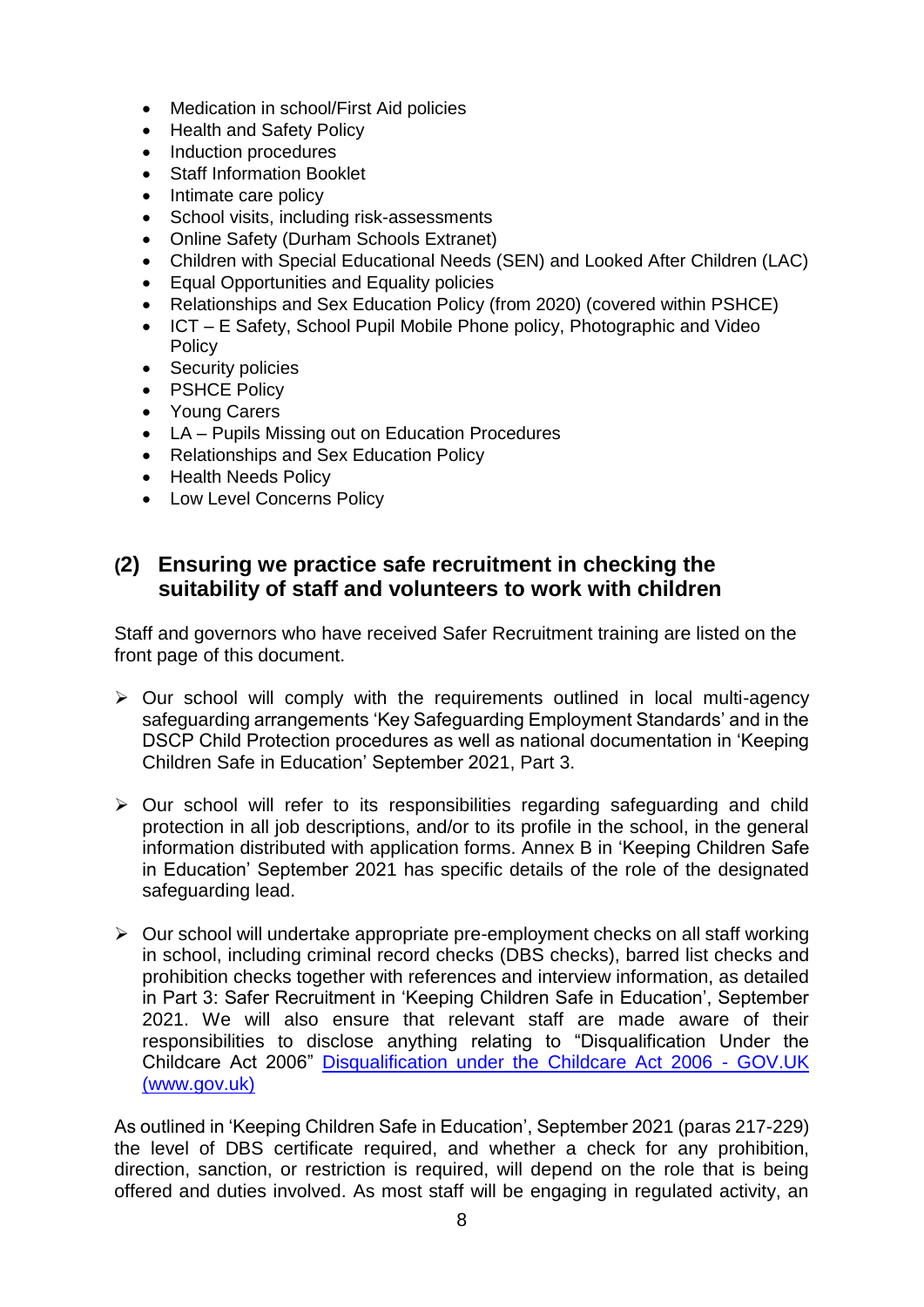enhanced DBS certificate which includes barred list information, will be required for most appointments. Risk assessments will be undertaken to determine the level of checks needed for any volunteers within our school (KCSIE 2021 paras 287-294).

In our school:

- Volunteers will not be left unsupervised with groups of children, nor will they be in areas where they cannot be fully seen by the supervising teacher.
- In accepting the offer of help from volunteers, especially those unknown, staff are aware that schools in general are attractive places for 'unsafe' volunteers.
- Schools may be places where those with unhealthy interests in children seek to find employment (paid or otherwise). We will be vigilant about all inappropriate behaviour with children that gives cause for concern. The Head Teacher and governors are aware of the Durham County Council Confidential Reporting Code arrangements.
- We ensure that appropriate DBS checks are carried out before employing supply staff, especially those not available via the Durham Supply Partnership. We will obtain written notification that the appropriate checks have been completed. We will also check that the member of supply staff is the same person for whom these checks have been made.
- Our Governing Body will be aware of their responsibilities in connection with staff appointments and similarly aware of their liabilities especially if they fail to follow LA guidance.
- Members of our governing body will have an enhanced DBS check. They will also be subject to a Section 128 check.
- Volunteers and helpers will not be given tasks beyond their capabilities and therefore where they might feel under pressure.
- Volunteers and helpers should feel able to discuss difficulties with the teacher, who will respond with advice and additional guidance and supervision.
- Volunteers and helpers will not have the opportunity to feel that they are in charge and thus in a position of power, which may then be abused.
- Volunteers, helpers and staff new to the school are given a leaflet that covers behaviour guidelines for staff and volunteers.

### **(3) Training and supporting staff to equip them to appropriately recognise, respond to and support children who are vulnerable and may need safeguarding**

KCSIE September 2021 states that '**All** staff members should be aware of systems within their school or college which support safeguarding, and these should be explained to them as part of staff induction'. This should include:

- The child protection policy which should amongst other things also include the policy and procedures to deal with peer on peer abuse.
- The behaviour policy (which should include measures to prevent bullying, including cyberbullying, prejudice-based and discriminatory bullying).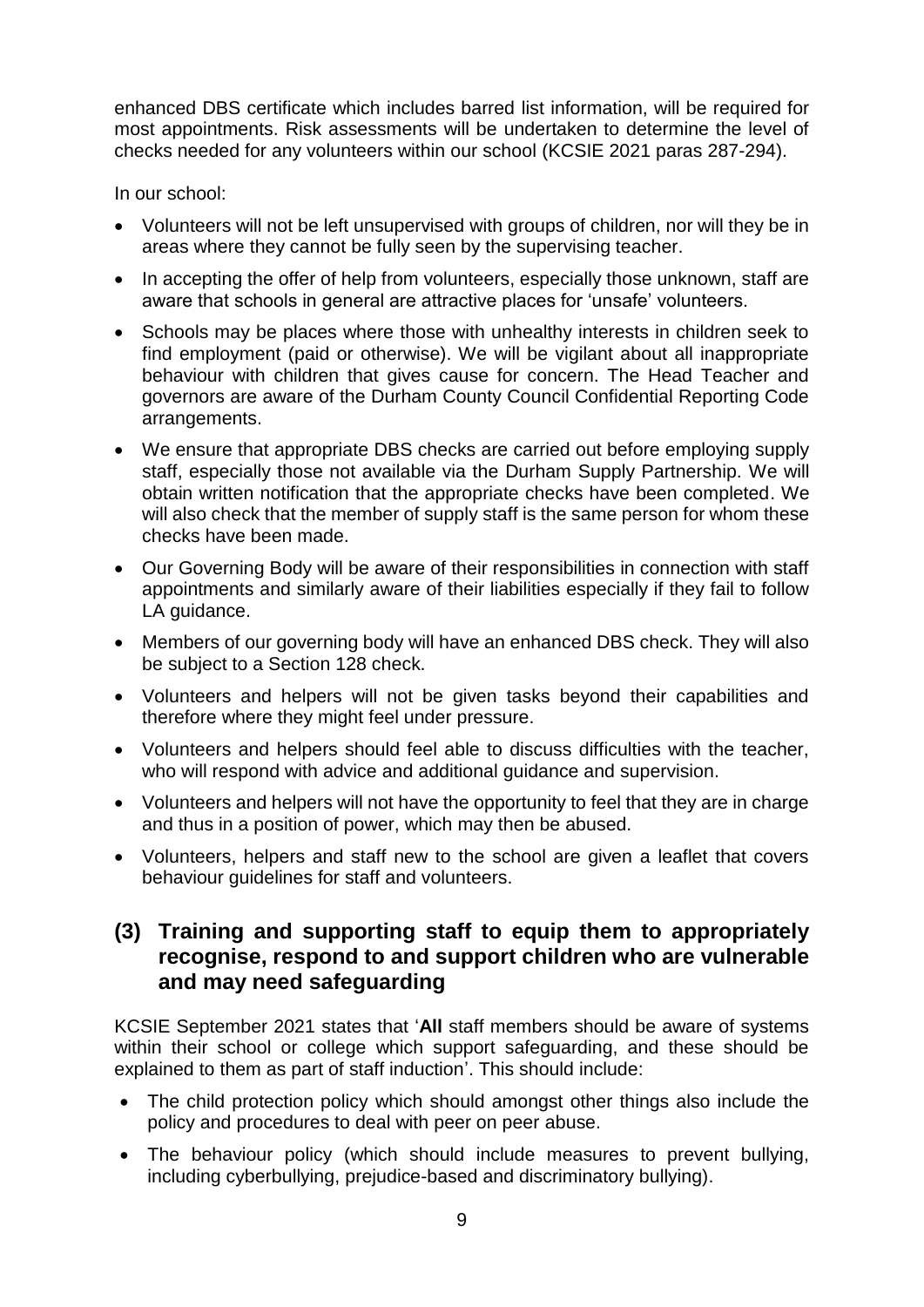- The staff behaviour policy (sometimes called a code of conduct).
- The safeguarding response to children who go missing from education.
- The role of the designated safeguarding lead (including the identity of the designated safeguarding lead and any deputies).

Copies of policies and a copy of Part 1 of Keeping Children Safe in Education, September 2021, will be provided to staff and volunteers at induction. All staff, volunteers and supply staff are *required to read* this.

All staff, volunteers and supply staff will be made aware of:

- Our local 'early help' process and their role in it.
- The process for making referrals to Children's Social Care and sections 17 and 47 that may follow a referral, along with the role they may be expected to play in such assessments.
- What to do if a child tells them he or she is being abused or neglected, along with maintaining an appropriate level of confidentiality, involving only those who need to be involved, and never promising a child that they will not tell anyone about their abuse.
- The practical government guidance document 'Guidance on Safer Working practice for Adults who Work with Children and Young People', Safer Recruitment Consortium, May 2019.

All adults working in school will receive annual safeguarding and child protection training which is regularly updated. The DSL is responsible for ensuring that the training reflects new priorities and concerns within the County and other multi-agency local priorities. Adults will also receive updated training and guidance throughout the year as necessary.

The date and the names of delegates at these sessions are recorded and held securely to ensure all staff are appropriately trained.

#### **Staff responsible for safeguarding**

Our Designated Safeguarding Lead and deputies will be given sufficient time and training to provide them with the knowledge and skills required to carry out their roles. This will be updated every two years and record of this training will be kept. In addition to this formal training, their knowledge and skills will continually be updated through a range of means (for example via e-bulletins, attendance at safeguarding networks or through reading), at regular intervals, and at least annually, to keep up with any developments.

### **(4) Raising awareness of other safeguarding issues, boosting resilience and equipping children with the skills needed to keep them safe**

We raise other related issues with children, young people and their parents/carers in the following ways: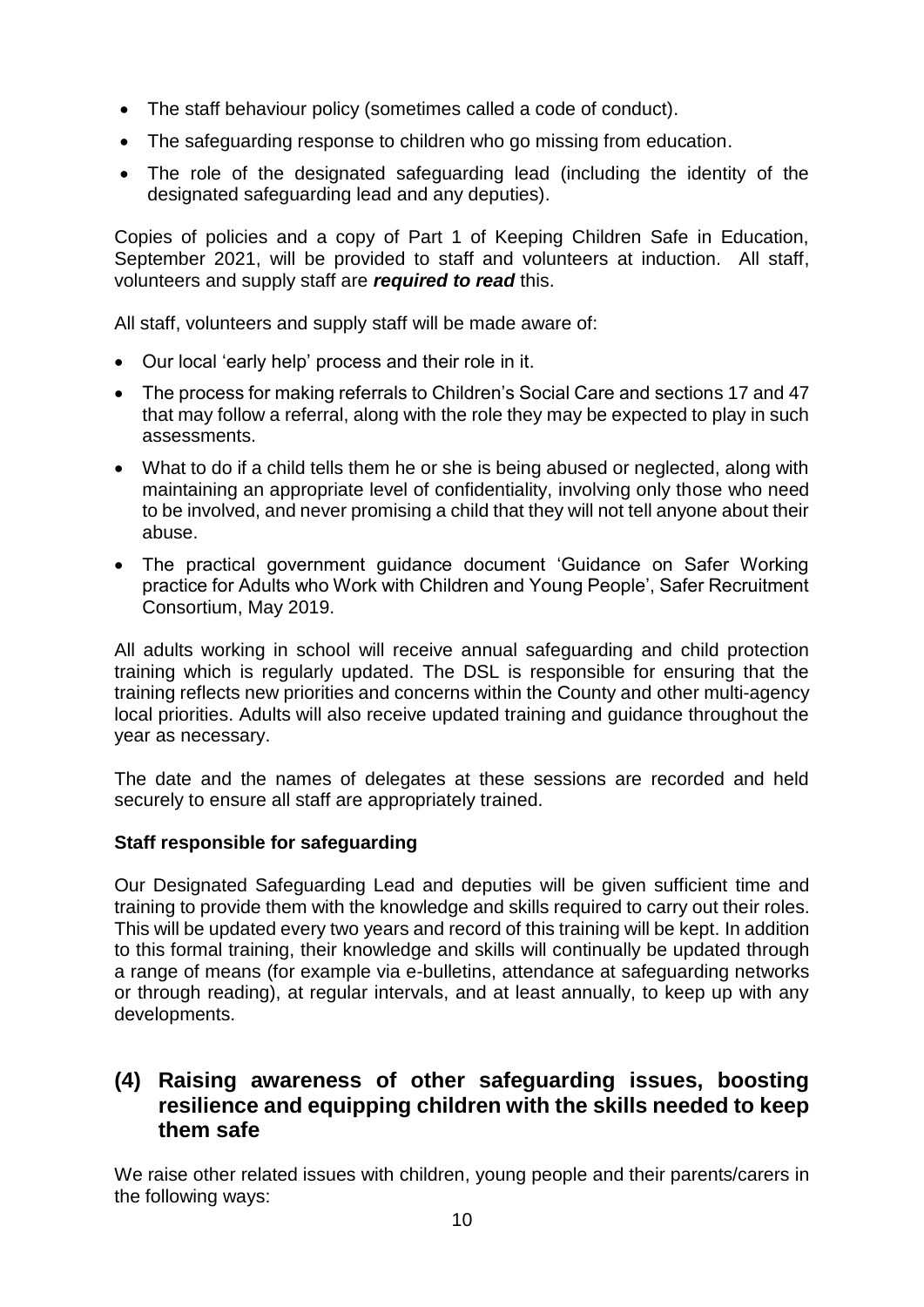#### **Children and Young People**

We are mindful that children are kept safe from terrorist and extremist material when accessing the internet in schools. All schools in the County have Smoothwall filtering and monitoring systems in place for this and other potentially risky content. It is wise for a Designated Safeguarding Lead to review these records regularly to see whether it links up with other safeguarding concerns about particular individuals. Online safety is continually emphasised in line with Annex D of Keeping Children Safe in Education, September 2021 and DfE 'Teaching Online Safety in Schools', June 2019.

Other themes are addressed through our school curriculum, policies, PSHE and RHSE programmes, assemblies, outside visitors and trainers. These may be part of our typical, planned curriculum or in response to issues arising in school, the community or nationally.

Children are aware of staff and adults they can speak to if they have concerns (school, family or community issues).

#### **Parents/Carers**

Our school brochure, web site and other means of communication with parents will re-enforce the message that our school is committed to the welfare and protection of all children in its care. School staff and governors take this duty of care very seriously.

Newsletters, letters to parents about specific issues, our school web site and parents' evenings / consultations are used to disseminate and re-enforce key safeguarding and child protection information.

In addition, we also offer events/briefings and workshops that they may attend on particular issues.

Parents have been consulted on our RSHE policy.

Parents are told that it is essential that school records are kept up to date. Parents are asked to keep school informed of any changes. School will accordingly update records held to reflect:

- current address and telephone contacts. We are aware that, as a school, it is good practice to hold more than one emergency contact number for each child and this is particularly important who children who are a safeguarding or welfare concern
- which adults have parental responsibility
- court orders which may be in force
- children on the Child Protection list
- the child's name at birth and any subsequent names (taking care over unusual spellings)
- any other changes to home circumstances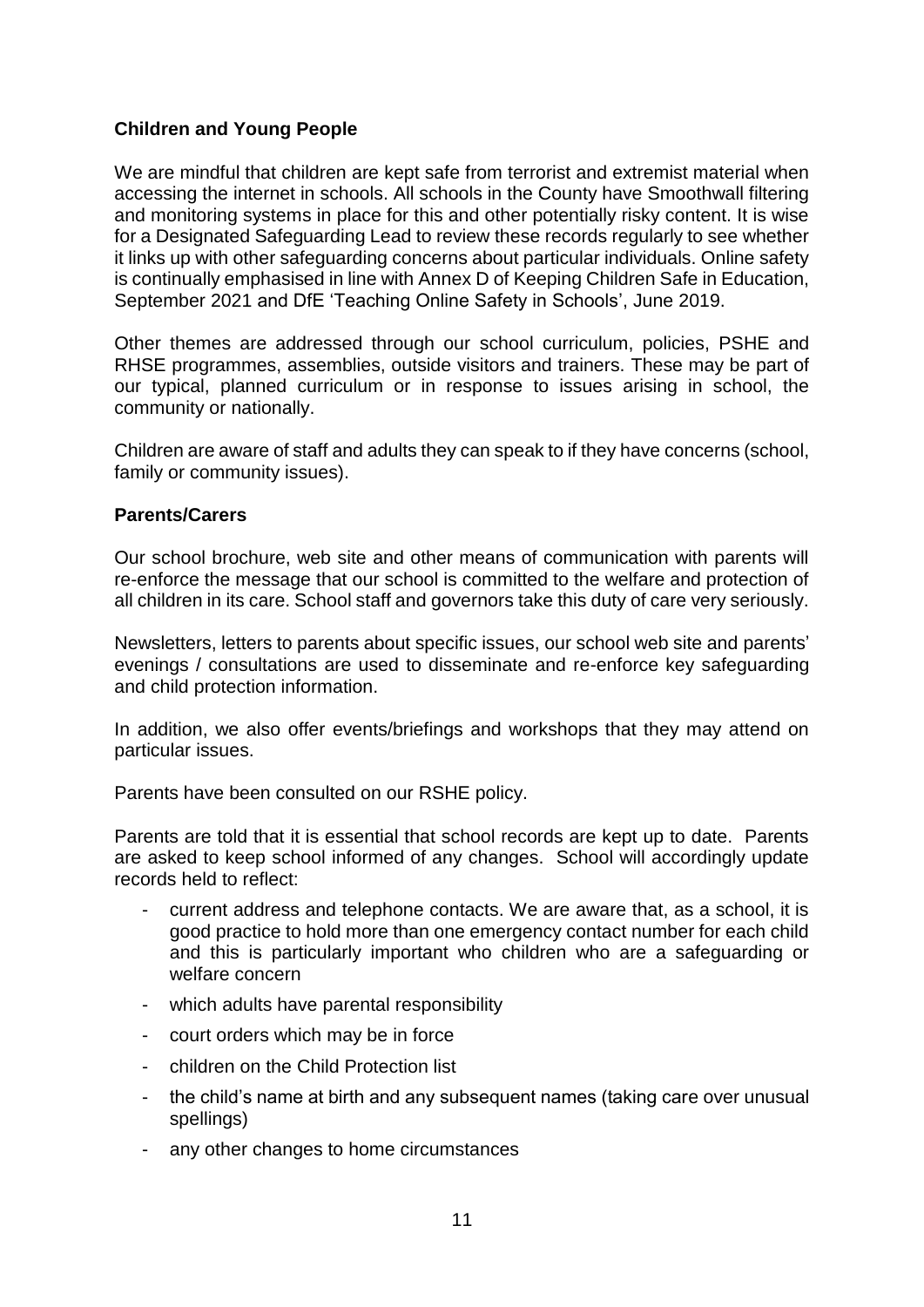### **(5) Developing and implementing procedures for identifying and reporting cases, or suspected cases, of abuse**

The culture of our school is that 'it could happen here'. Staff are trained to identify indicators of abuse and are aware of circumstances that could potentially make children and young people more vulnerable to abuse.

#### **Listening to Children and Receiving Disclosures**

We embrace our role as a listening school where children can discuss concerns with any member of staff or adult who works with them. Staff (teaching and support) will make time and be available should children approach them with a situation they are worried about.

Concerns must be taken seriously and at face-value. It is easy to make speedy judgements based on previous knowledge of the child or young person.

Staff receiving a disclosure are unable to promise 'keeping a secret' or confidentiality. They will need to explain that depending on what the child says they might need to share the information with someone who deals with these concerns in school.

If the child does not wish to continue and say anything further the adult should pass on the concern to the designated safeguarding lead that might wish to keep an eye on that student and may well be aware of other issues of concern.

*'Staff should never promise a child that they will not tell anyone about a report of any form of abuse, as this may ultimately not be in the best interests of the child. All staff should be able to reassure victims that they are being taken seriously and that they will be supported and kept safe. A victim should never be given the impression that they are creating a problem by reporting abuse, sexual violence or sexual harassment. Nor should a victim ever be made to feel ashamed for making a report.*' Keeping Children Safe in Education, September 2021, Part 1.

When the member of staff next comes across the child concerned, it would be appropriate to ask how they are and remind them that they are able to come and talk when they wish.

Staff should never speak to another sibling in the family to make enquiries; to investigate concerns is not the role of the school and parents/carers would be rightly aggrieved.

#### **Recording concerns**

ALL concerns and disclosures passed to the designated safeguarding lead must be written, dated on the relevant electronic monitoring system – CPOMS*.* All concerns recorded should be factual; staff should avoid using emotive language & recording their opinions.

Staff should write the exact words used by the child. Any original notes/jottings/reminders made by the adult must be retained as first-hand information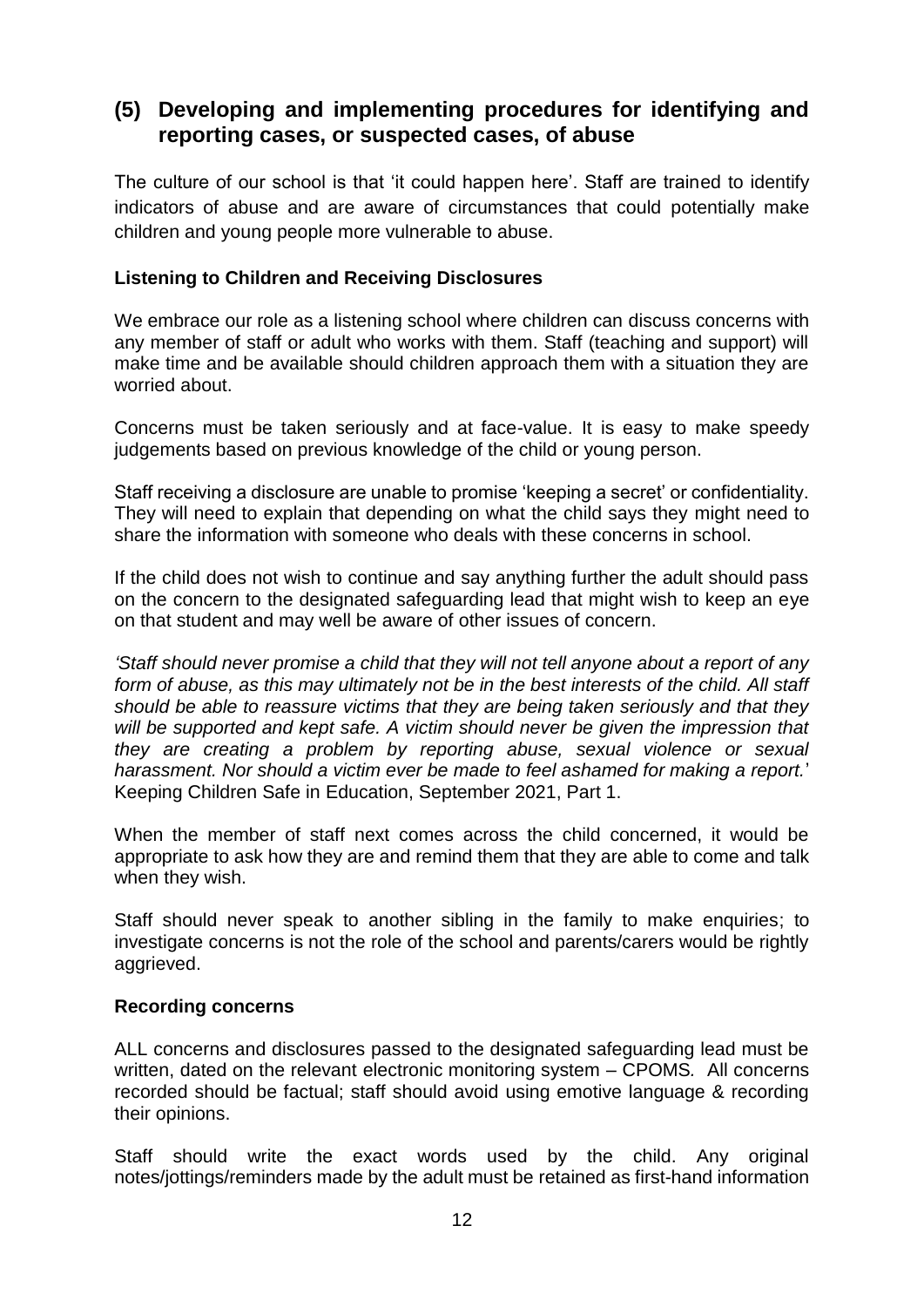that could be important if a case went to court and scanned into the electronic monitoring system/copied directly.

The more relevant details staff document, the better (eg: approximate size, colour of injury, which arm, if burn is scabbing over etc.) Staff can express concern about an injury (open ended questions) but should not ask direct questions. They should never do so in front of other children.

#### **Please remember:**

- (I) The child should be allowed to make the disclosure at his/her own pace and in his/her own way.
- (ii) The member of staff should avoid interrupting except to clarify what the child is saying but
- (iii) Should not probe for any information that the child does not volunteer.

#### **Concerns about staff members or other adults in school**

If there is concern about another member of staff or adult working in school, the matter must be passed straight to the Head Teacher. The member of staff concerned must not be spoken to. If the concern regards the Head Teacher, this should be passed onto the Chair of Governors. Further information is included in Section G of this policy and KCSIE 2021, Part 4.

#### **Recording and Response of the designated lead professional**

All information received is stored in the child's 'concern' file. Where this is in electronic form, we provide appropriate levels of access to information. Records are kept securely in locked storage and away from the child's individual school records. (The child's individual file is marked to show the existence of the additional 'concern' file). Our designated safeguarding leads can access these documents in an emergency or in the event of an enquiry for information by the MASH (Multi-Agency Safeguarding Hub) Team, for example.

We keep a simple central 'chronology of significant events' for all children in school, in the event that the MASH make contact about issues beyond school and inform any other concerns in school.

We ensure that records include:

- a clear and detailed summary of the concern
- details of how the concern was followed up and resolved
- notes of any actions taken, decisions reached and the outcome

#### **Discussing concerns with the First Contact Service - 03000 26 79 79**

We use the local authority Referral Form for notifying First Contact of concerns. Early help referrals are completed online using the following link: [https://doitonline.durham.gov.uk/service/Early\\_Help\\_Referral](https://doitonline.durham.gov.uk/service/Early_Help_Referral) via DCC CRM system.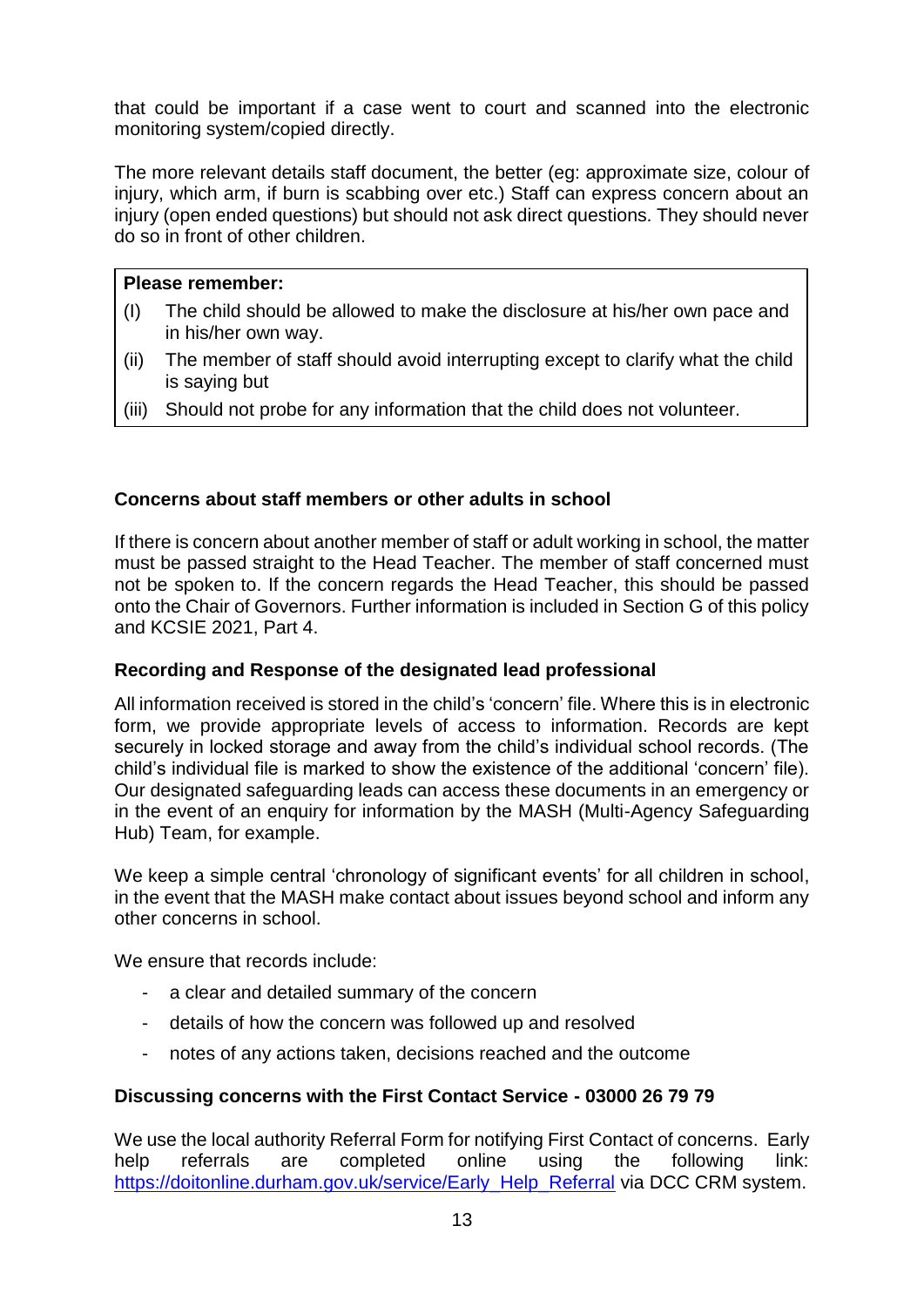Procedures and guidance detailing local multi-agency arrangements, including detailed information about the management of individual cases, may be found at [www.durham-scp.org.uK](http://www.durham-scp.org.uk/)

If a concern is taken up as a **referral** under section 47: Child Protection, actual or likelihood of significant harm, parents or carers will be informed of this **unless to do so would place the child at further risk of harm.**

If the child requires immediate medical attention staff will accompany the child to the nearest Accident and Emergency Department. First Contact will be informed immediately if the injuries are linked to a child protection matter, so an appropriate paediatrician sees the child. The Director of Children and Young People's Services will be informed, and parents will be notified of the action taken.

If the situation is an emergency and staff are unable to speak to First Contact, we will phone the Police on 101 and ask to speak to a colleague in the Vulnerability Unit concerning a child (see Appendix 9 on guidance about when to contact the police).

#### **Police Switchboard: 0345 6060365 or 101**

#### **Ask for the nearest local Vulnerability Unit to school**

#### **Discussions with First Contact will be followed up in writing**

Discussions of concern and requests for support will be followed up in writing, using the referral form. Early help referrals are completed online using the following link: [https://doitonline.durham.gov.uk/service/Early\\_Help\\_Referral](https://doitonline.durham.gov.uk/service/Early_Help_Referral) via DCC CRM system. A copy is kept on the child's concern file.

If a member of staff feels that the designated safeguarding lead and/or Head Teacher are not taking concerns seriously enough, then it is appropriate for them to tell that person that they are going to consult with First Contact themselves.

**Any staff member** who has a concern about a child's welfare should follow the referral processes set out in Keeping Children Safe in Education 2021, Part 1.

#### **First Contact Service**

[firstcontact@durham.gov.uk](mailto:firstcontact@durham.gov.uk)

#### **Telephone: 03000 26 79 79**

#### **Attendance at Strategy meetings if assessed to be child protection concern**

Strategy meetings are one of four multi-agency meetings as part of Child Protection processes. Local multi-agency procedures have detailed guidance about these meetings [www.durham-scp.org.uk](http://www.durham-scp.org.uk/)

The threshold document is available on the DSCP website.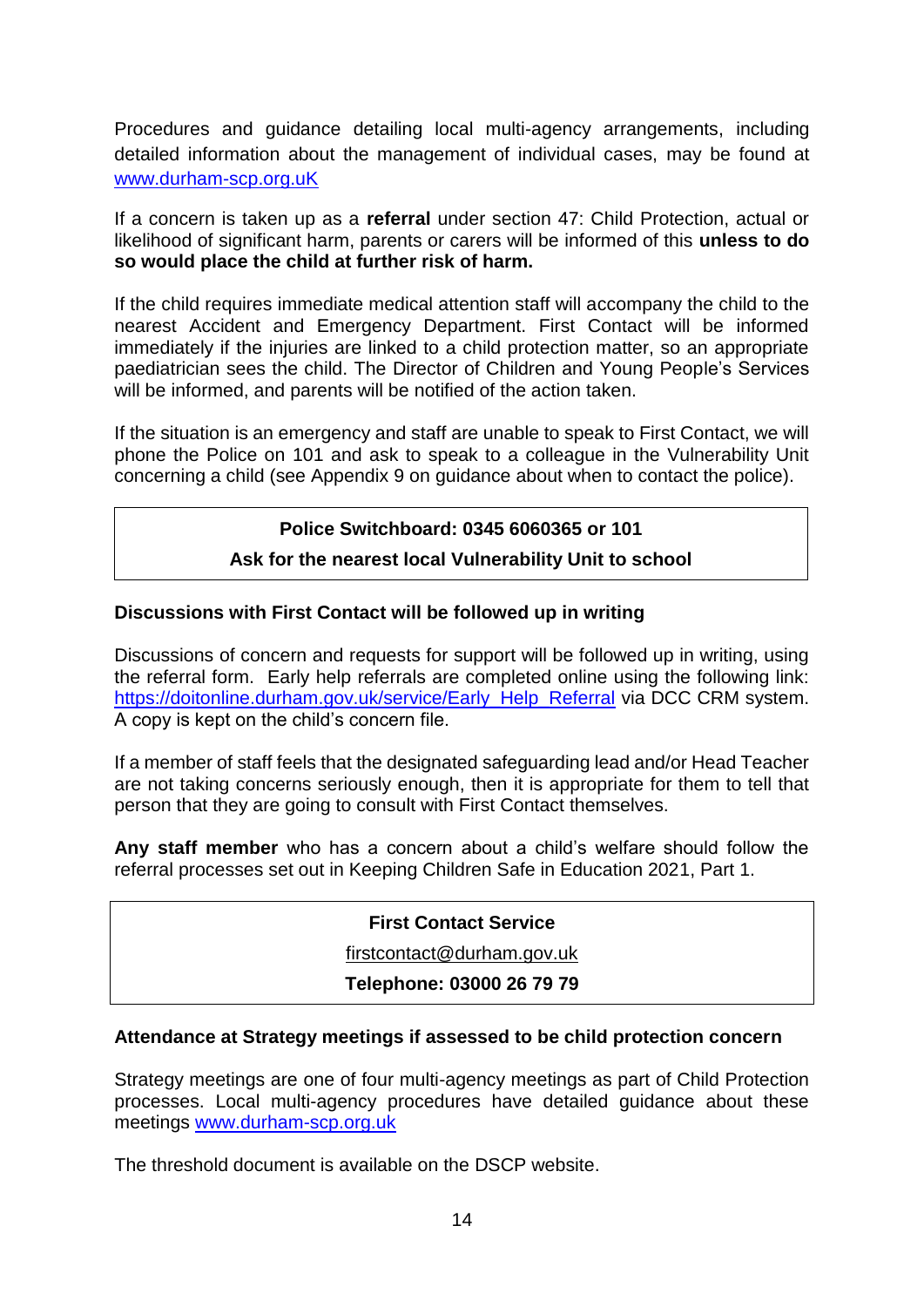School staff may be invited to a strategy meeting. These multi-agency meetings are called to decide whether the threshold for an s47 enquiry should commence to investigate the concerns that have been raised.

These meetings may be called at short notice and appropriate staff from school will attend wherever possible. If the school is the referring agency, they should be invited to attend these meetings. School is able to offer a venue if there is a suitable room where confidentiality can be assured.

Staff will make available any handwritten notes, dated and signed, as well as other records from the concern file including the single agency chronology of concerns. Any further written evidence from the child: stories, drawings etc. will be brought to the meeting.

In school, staff will monitor the child discreetly for any further concerns or signs that are worrying, maintain appropriate records and give support and reassurance to the child.

All information should be treated with discretion and confidentiality and shared in accordance with the National Guidance on information sharing and the GDPR and Data Protection Act 2018.

If concerns are not substantiated following the section 47 enquiries, our school will work with other agencies to determine what further support the family and child require. The school will continue to monitor and support the child.

### **C. OVERVIEW: SAFEGUARDING**

### **(1) Definition of 'safeguarding'**

'Keeping Children Safe in Education 2021 defines safeguarding and promoting the welfare of children as:

*'protecting children from maltreatment, preventing the impairment of children's mental and physical health or development, ensuring that children grow up in circumstances consistent with the provision of safe and effective care; and taking action to enable all children to have the best outcomes.* '*Children' includes everyone under the age of 18.'*

### **(2) Safeguarding within this school**

Everyone who encounters children and their families has a role to play in safeguarding children. School staff are particularly important as they are able to identify concerns early and provide help for children, to prevent concerns from escalating. Schools and their staff form part of the wider safeguarding system for children by working with our 3 safeguarding partners in Durham Safeguarding Children Partnership – Durham County Council, Durham Constabulary and the Clinical Commissioning Groups to promote the welfare of children and protect them from harm.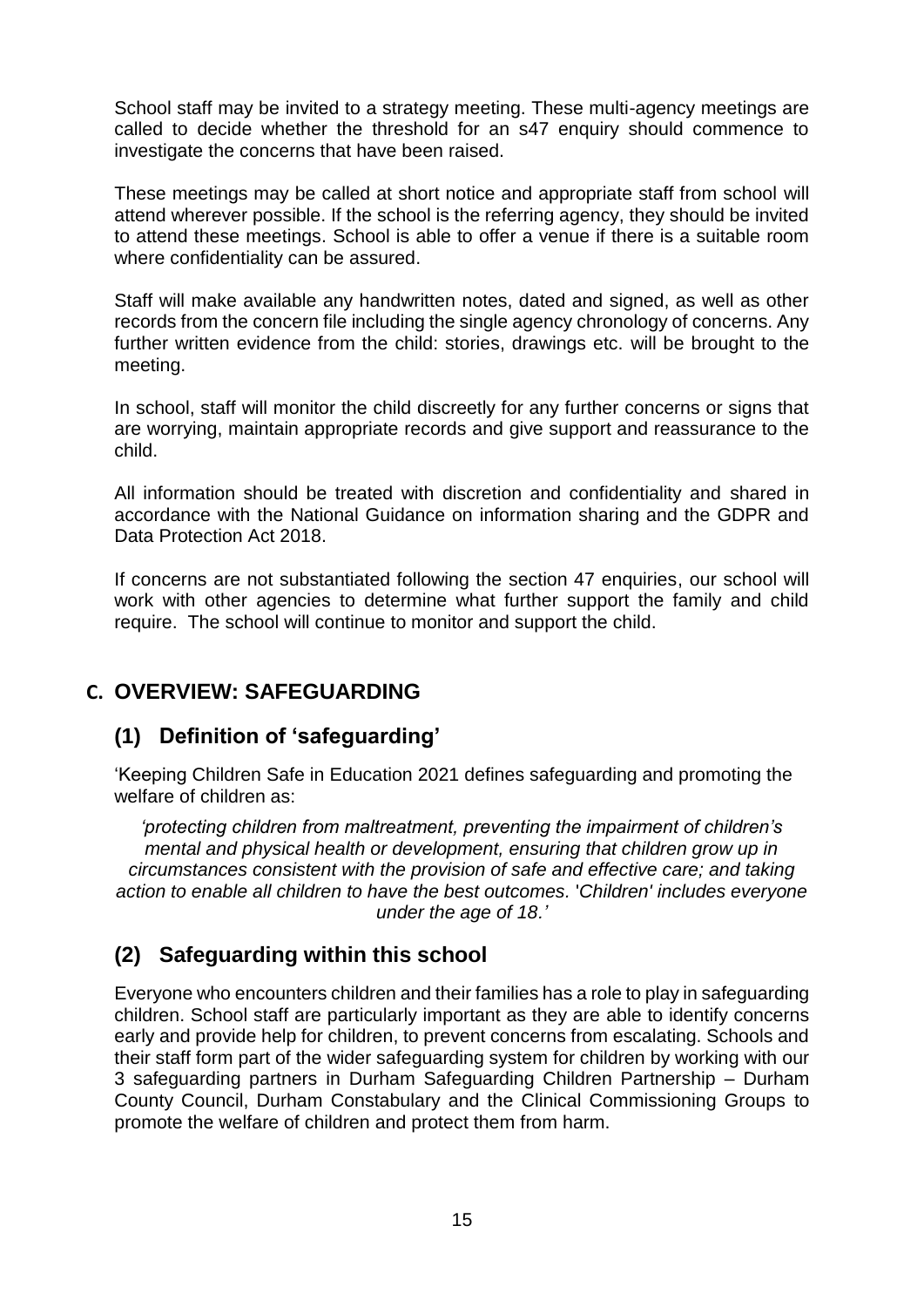Safeguarding children permeates all aspects of our work as a school, with a preventative role to inform and boost the resilience of all students by enhancing protective factors in their lives.

Accordingly, this policy links with many other related policies in school, including:

- Behaviour
- Anti-bullying
- Health and Safety
- Staff Code of Conduct
- Medication in school/First Aid
- Intimate Care
- School Visits
- Online Safety (Durham Schools Extranet Pupils -> Safeguarding -> Online Safety)
- Children with Special Educational Needs (SEN) and Looked After Children (LAC)
- Equal Opportunities
- Relationships, Health and Sex Education

This policy is also linked to local multi-agency safeguarding arrangements. Current, up to date documentation can be found at [https://www.durham](https://www.durham-scp.org.uk/professionals/)[scp.org.uk/professionals/](https://www.durham-scp.org.uk/professionals/) and include:

- Managing Allegations against Staff (Durham online local partnership safeguarding arrangements and policies)
- County Durham Practice Framework: Single Assessment Procedure & Practice Guidance.
- Keeping Children Safe in Education. September 2021

## **(3) Safeguarding throughout school life**

#### **Caring ethos**

We aim to create and maintain **a caring ethos** where all children and adults feel safe, secure and valued. If children feel happy and enjoy school this will encourage good attendance and then create conditions in which they can do their best in every area of school life. Our school operates as a listening school where children can approach adults with concerns. These will be taken seriously and relevant local multi-agency safeguarding procedures followed without delay if there is a risk/likelihood of, or actual **significant harm.**

School facilitates this in a variety of ways:

- Staff and pupil relationships
- School council
- Therapeutic interventions
- Links with LA emotional wellbeing
- Links with health services, including emotional resilience nurse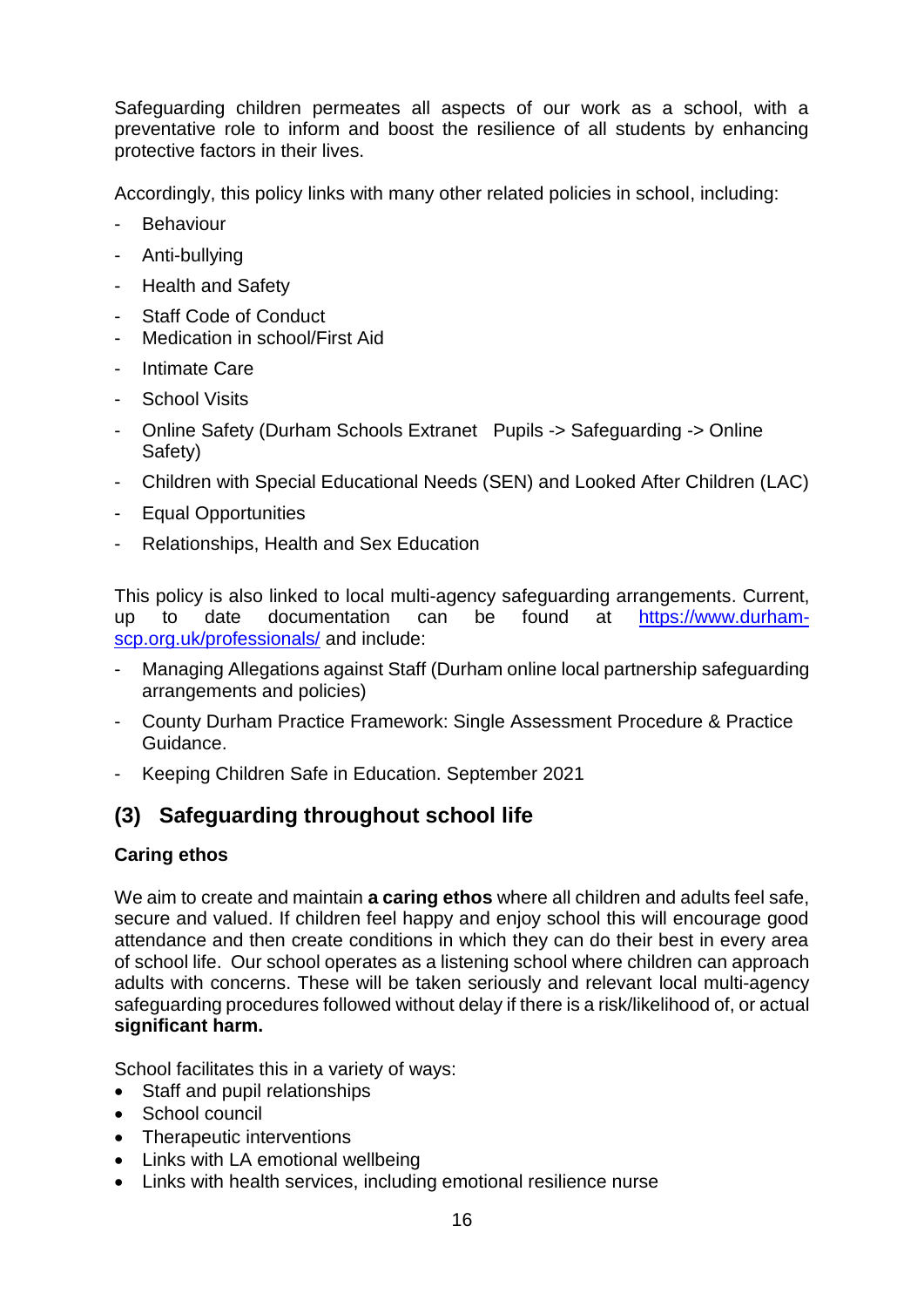• Close links with other local schools, universal services and multi-agency services, as well as additional community resources, where available (local charities, churches, youth centre, etc)

#### **Curriculum**

Children have access to an appropriate curriculum, including the teaching of Relationships, Health & Sex education, differentiated to meet their needs. This enables them to learn to develop the necessary skills to build self-esteem, respect others, defend those in need, and resolve conflict without resorting to violence. Children learn skills to question and challenge to enable them to make informed choices now and later in life. A protective factor for children is personal resilience including strong social and emotional skills. All work with children which boosts confidence and self-esteem is valuable to protect them from peer pressure and outside influences detrimental to their physical and mental well-being.

Children are encouraged to express and discuss their ideas, thoughts and feelings through a variety of activities and have access to a range of cultural opportunities which promote respect and empathy for others. As part of our Prevent duty under s.26 of the Counter-Terrorism and Security Act 2015, we are aware of the importance of building pupils' resilience to radicalisation by promoting fundamental British values and enabling them to challenge extremist views. Schools can build pupils' resilience to radicalisation by providing a safe environment for debating controversial issues and helping children and young people understand how they can influence and participate in decision-making.

Many areas of the curriculum include age-appropriate opportunities for children and young people to discuss and debate important issues including lifestyles, health, safety and well-being (physical and emotional), family life, child-care and parenting, forced marriage, domestic abuse, religious beliefs and practices as well as human rights issues. Through these, we support children and young people to recognise and manage risk, make safer choices and recognise when pressure from others threatens their personal safety and wellbeing. They can develop effective ways of resisting pressure, including knowing when, where and how to get help.

#### **Universal services and specialist support staff**

*(Could also provide details of phone numbers, times in school, have photographs displayed and contact arrangements)*

The following professionals are also available to support individual children in school:

- One Point Hub Ferryhill Broom Road, Ferryhill, County Durham. DL17 8AN Tel: 03000 261 113
- The school nurse  $-03000261645$
- Educational Psychologist contact through One point
- Child and Adolescent Mental Health Service contact through One Point
- Attendance and Inclusion Officers contact through One Point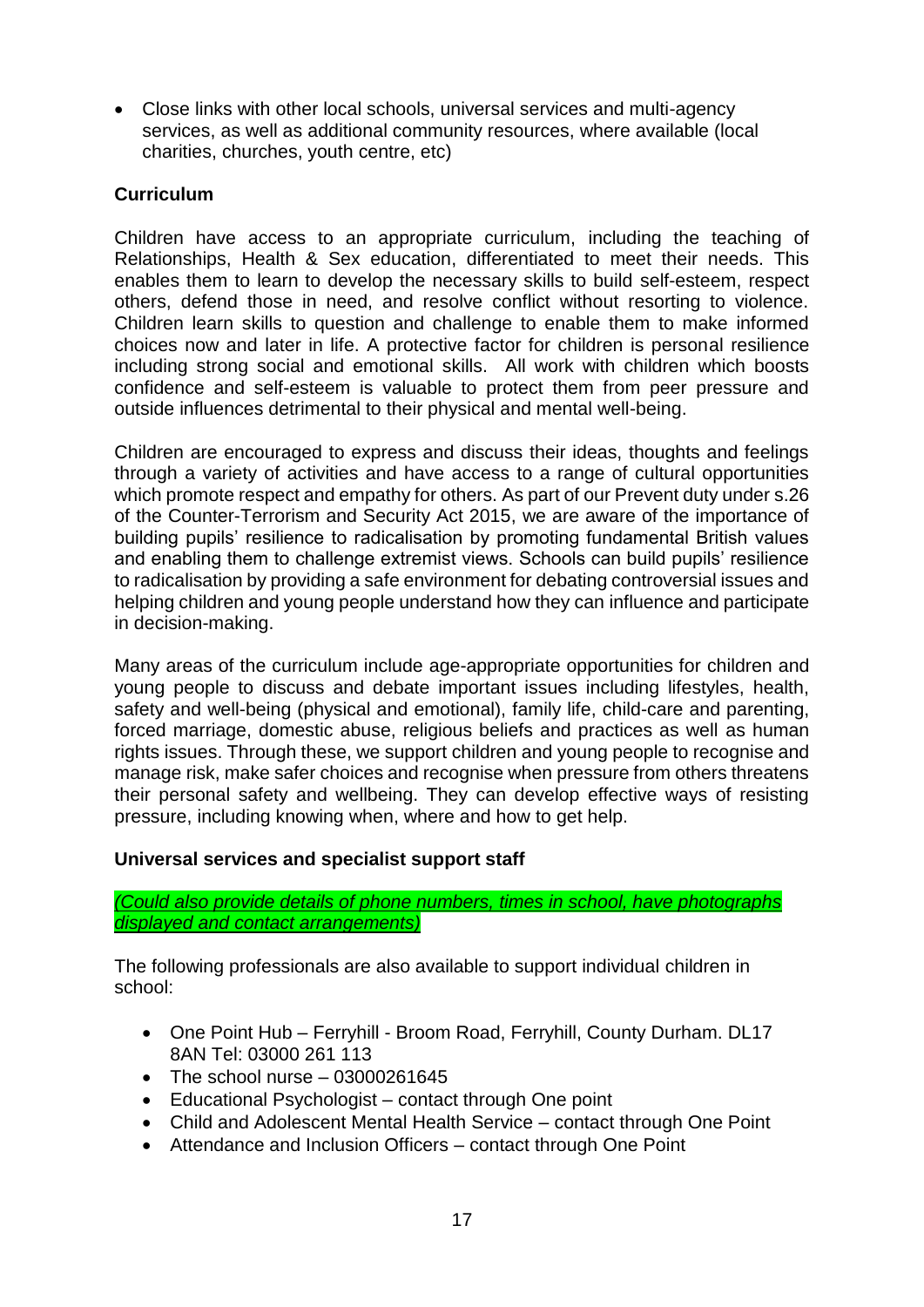The following **visitors** also contribute to our work to safeguard and promote the welfare of our students:

- Local Church vicar
- Community Police PCSO Sam Stephenson
- Jet and Ben
- Fire Brigade Safety officers
- Safety carousel workers
- Childline
- NSPCC
- School Nurse
- Dental health
- FISCH
- Health Visitors
- Students from colleges and university
- Behaviour Intervention Support
- EWEL Team support and counselling
- Transition workers from KS3
- Parent volunteers and members of Friends of North Park School
- Breakfast Club Greggs
- Young Carers
- Humankind
- St John's Ambulance/ Mini Medics
- Sport's Partnership Go Well coaches

#### **Childcare Arrangements Before and After School (including extra-curricular activities)**

- Breakfast club begins at 8am in school and run by staff employed by school
- After-school activities on and off site, including
- After School Club provision run by school and employing school staff; activities and snacks
- Sporting events coaches and in-school staff delivering sports
- Lunchtime sport coaches
- Extra-curricular clubs arranged by staff, including gardening, guitar, craft, singing

These all provide further opportunities for students to develop positive and caring relationships with adults, who themselves will be trained to be aware of signs and behaviours that could suggest concerns. Supportive relationships outside the home, such as those with adults in school and other children, are additional protective factors that boost children's resilience. Staff will always work with children in a professional way and are reminded to respond to disclosures sensitively and appropriately. All adults in school know the names of the designated safeguarding leads and are made aware of their responsibility to pass on any issues of concern without delay and make a written record.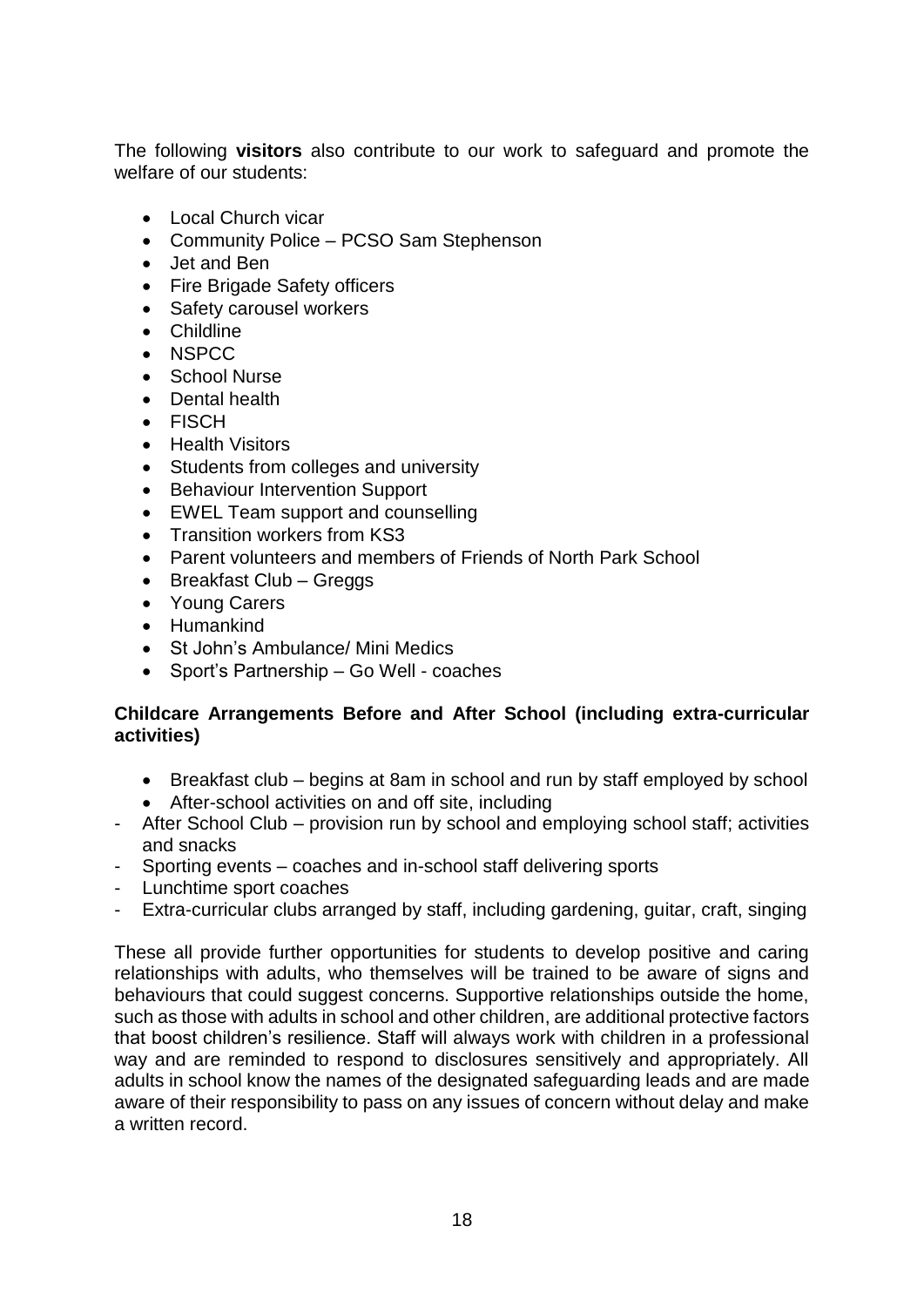#### **Working with parents and carers**

Our school believes in effective communication with parents and carers. We welcome parent/carer views and concerns about the welfare of their children and use this feedback to regularly review our practices. Parental views are obtained in the following ways:

- Surveys and questionnaires
- Parent view
- Parent progress meetings
- Working party groups for initiatives e.g. Anti-Bullying
- Informal meetings
- Meet and greet times at start and end of the school day

We keep parents informed about important and topical issues, including child protection elements of safeguarding, in the following ways:

- Brochure
- Newsletter
- Website
- Training and information meetings
- Family learning
- Correspondence sent home
- Text-messaging service
- Facebook
- Class Doio

We aim to have good working relationships with parents and carers and to work in partnership with them through transparency and honesty. However, we do not forget that their child's needs and welfare are our paramount concern, thus obtaining consent to take matters further is **not** always appropriate. This obligation is set out in our school prospectus/brochure.

### **D. CHILD PROTECTION WITHIN SAFEGUARDING ARRANGEMENTS FOR ALL CHILDREN/YOUNG PEOPLE IN SCHOOL**

There are a series of layers of care and intervention ranging from safeguarding for all/universal services (single-agency activities) through to multi-agency work under the Children Acts 1989 to 2018:

- $\triangleright$  Safeguarding arrangements in school
- $\triangleright$  Early Help within universal services
- $\triangleright$  More complex cases requiring Early Help
- $\triangleright$  Child in Need consent required as for Levels 2 and 3
- ➢ Child Protection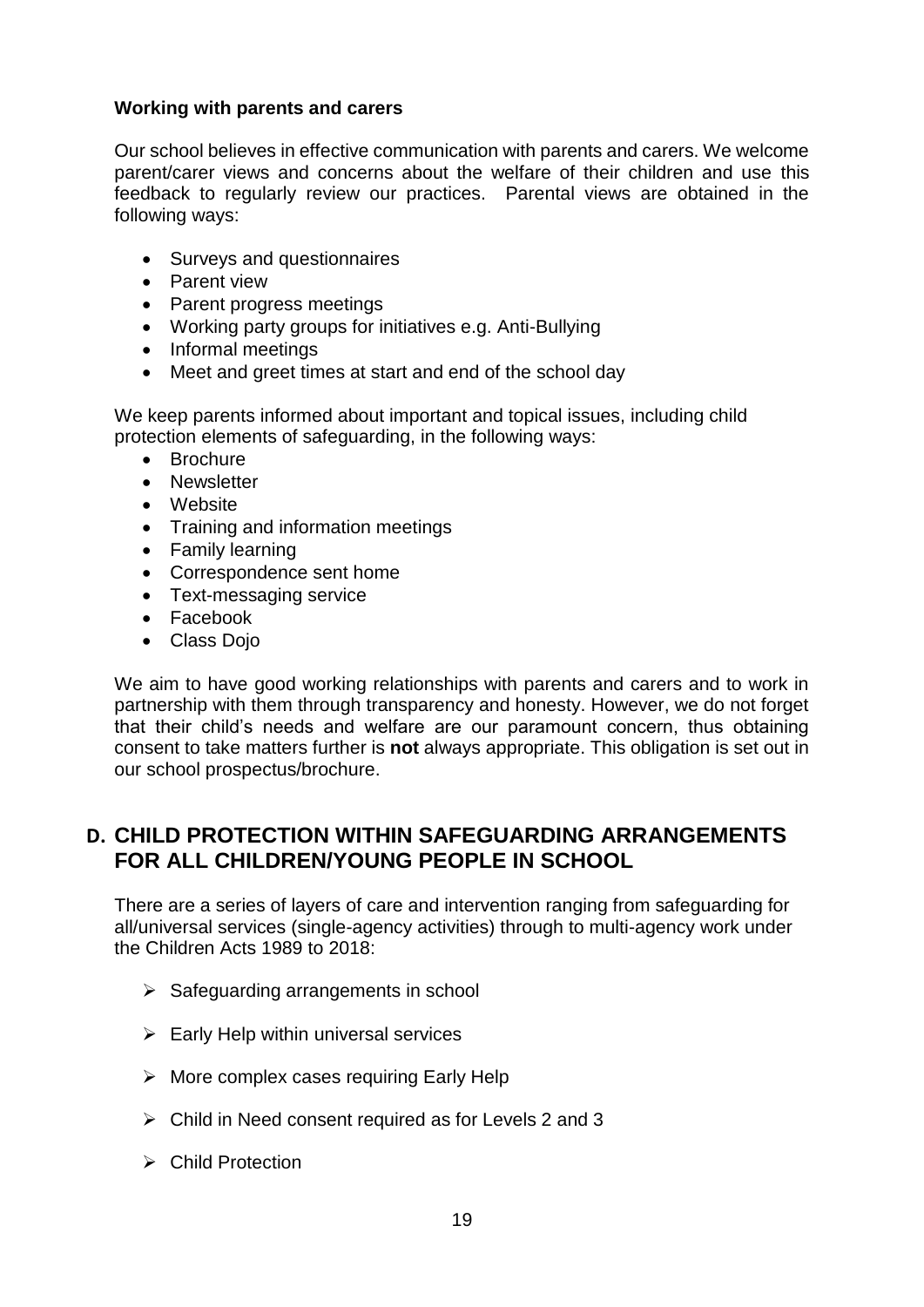➢ Durham Safeguarding Children's Partnership guidance and procedures (see [https://www.durham-scp.org.uk/\)](https://www.durham-scp.org.uk/)

#### **The Durham Children and Young People's Strategy**

The Children and Young People's Strategy 2019-2022 is prepared jointly by all public services, voluntary and community services, including the Council, local health services and the police who work together to improve outcomes for children, young people and their families through the Children and Families Partnership. It can be accessed here[:ChildrenAndYoungPeoplesStrategy2019-22.pdf \(durhaminsight.info\)](https://www.durhaminsight.info/wp-content/uploads/2019/06/ChildrenAndYoungPeoplesStrategy2019-22.pdf)

## **(1) Life at Home**

The Framework for Assessment triangle, reproduced below, summarises every aspect of a child's life under three headings and is mirrored in the Referral form for First Contact Service.

- Child's developmental needs (How I grow and develop)
- Parenting capacity (What I need from people that look after me)
- Family and environmental factors (My wider world)



Aspects from all three domains combine in home life and staff and adults in school should be mindful of these connections as they work with children and their parents/carers in school.

This school believes that it is essential to work with parents and carers in the best interests of their children. However, good relationships with parents and carers should not detract from our primary concern which is the welfare of children in this school.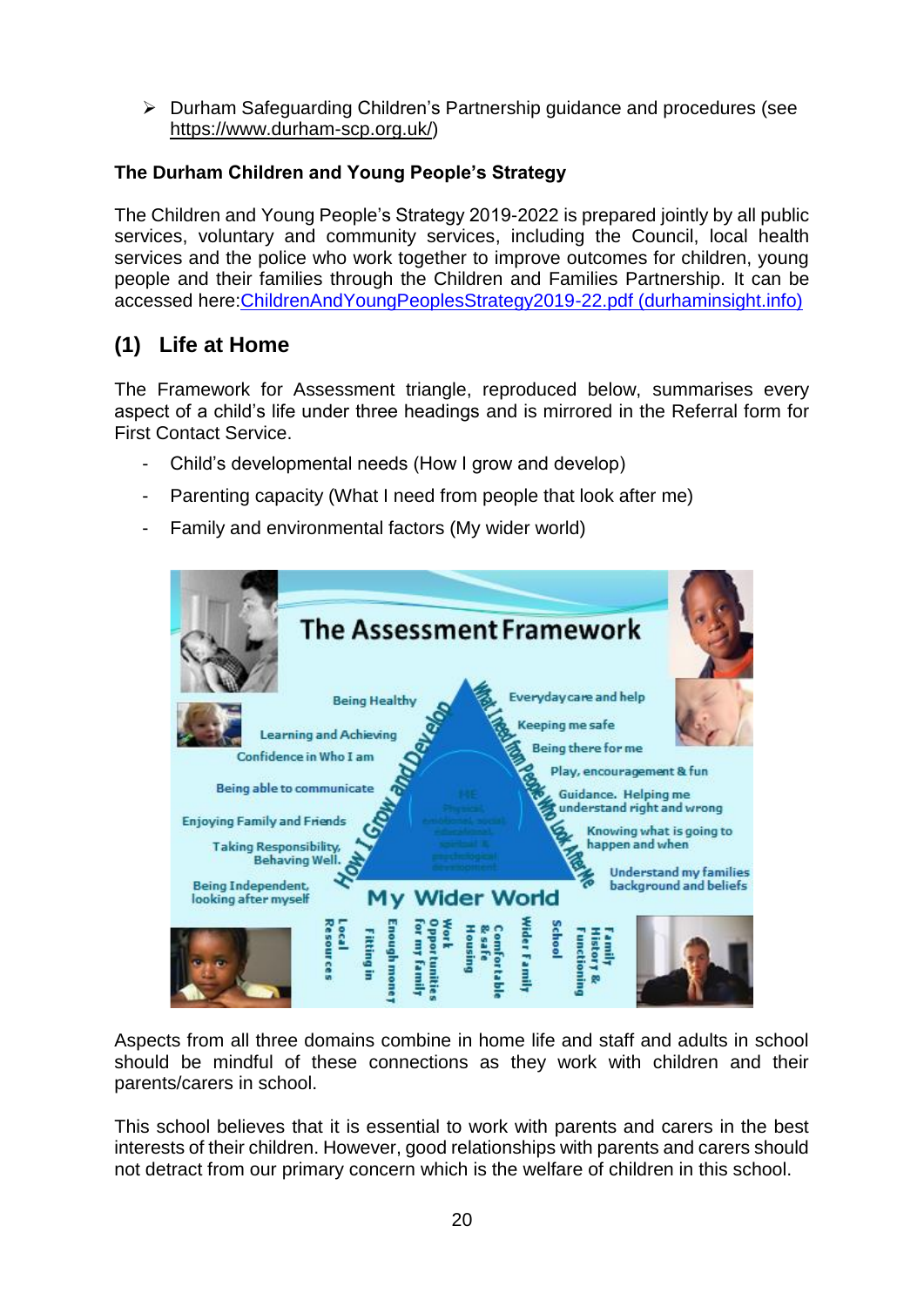Staff are made aware in training of the 'toxic quad.' issues in home life that could have an impact on the way children are parented (Munroe, 2010). The Government research into Serious Case Reviews reveals that the presence of one or more of the following issues could have a detrimental impact on parenting of children in that household:

- Domestic abuse (violence)
- Substance misuse (alcohol and or drugs)
- Adult mental health
- Learning Disabilities



Neglect is the largest category for children being on the Child Protection list (nationally and in Durham). Durham DSCP have produced new Neglect Practice Guidance (Revised 2017) linked to the Tackling Neglect Multi-Agency Strategy 2017. It can be found here: [Early Help Strategy for children, young people and Families \(durham](https://durham-scp.org.uk/wp-content/uploads/2016/06/1458036245-Neglect-Practice-Guidance-2016-Final.pdf)[scp.org.uk\)](https://durham-scp.org.uk/wp-content/uploads/2016/06/1458036245-Neglect-Practice-Guidance-2016-Final.pdf)

## **(2) Signs and behaviours of concern**

*'All staff should be aware of indicators of abuse and neglect. Knowing what to look for is vital for the early identification of abuse and neglect (see paragraphs 26-30), and specific safeguarding issues such as child criminal exploitation and child sexual exploitation (see paragraphs 32-39) so that staff are able to identify cases of children who may be in need of help or protection"* September 2021, Part 1 (para 20).

**All** of our staff are familiar with KCSIE September 2021 and their responsibilities highlighted within this (paragraphs 20 to 52).

Paragraph 19 of the document emphasises that staff should be particularly alert to the need for early help for the following groups of children:

• is disabled or has certain health conditions and has specific additional needs.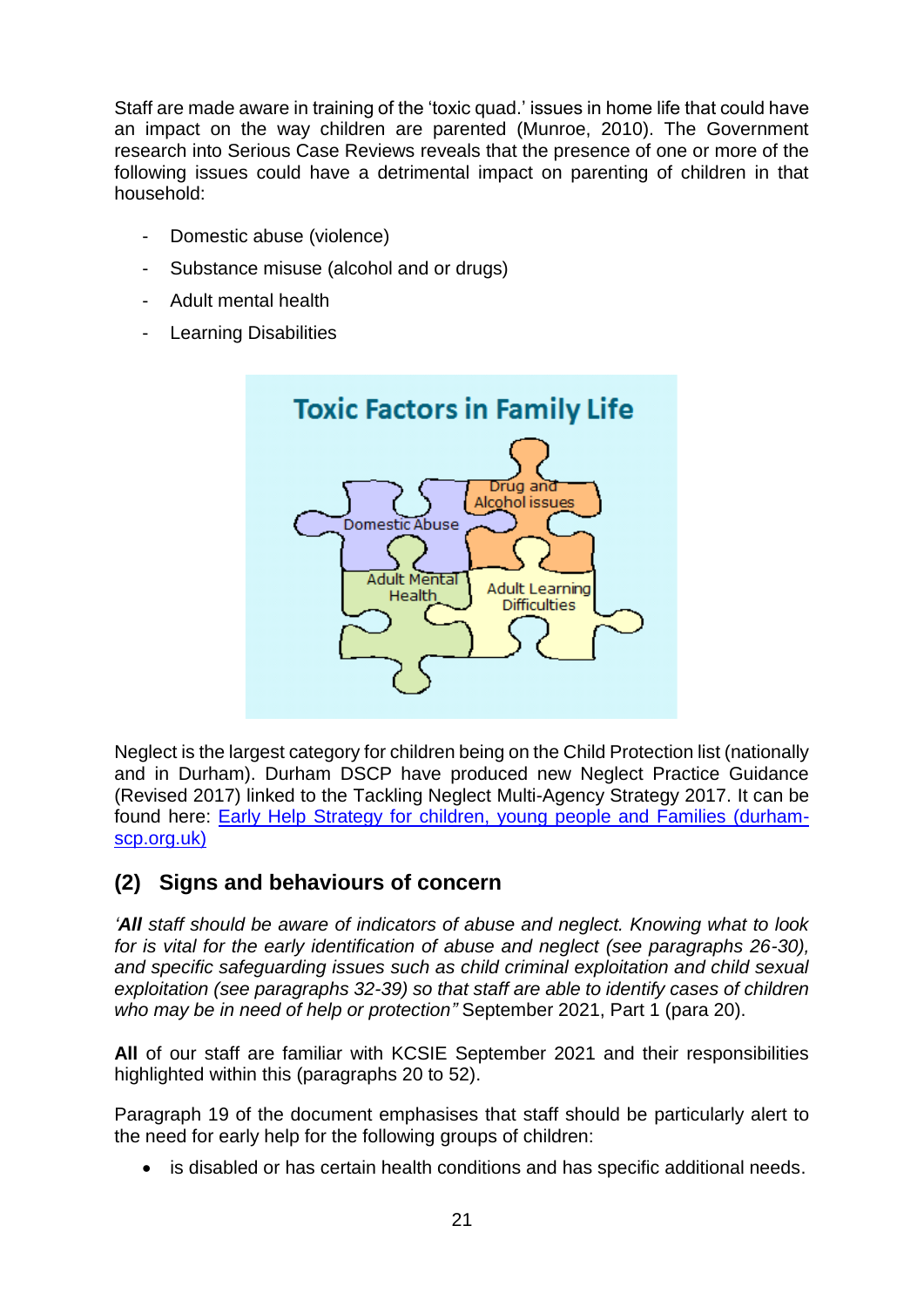- has special educational needs (whether they have a statutory Education, Health and Care Plan or not).
- has a mental health need.
- is a young carer.
- is showing signs of being drawn in to anti-social or criminal behaviour, including gang involvement and association with organised crime groups or county lines.
- is frequently missing/goes missing from care or from home.
- is at risk of modern slavery, trafficking, sexual or criminal exploitation.
- is at risk of being radicalised or exploited.
- has a family member in prison or is affected by parental offending.
- is in a family circumstance presenting challenges for the child, such as drug and alcohol misuse, adult mental health issues and domestic abuse.
- is misusing drugs or alcohol themselves.
- has returned home to their family from care.
- is at risk of 'honour'-based abuse such as Female Genital Mutilation or Forced Marriage.
- is a privately fostered child, and
- is persistently absent from education, including persistent absences for part of the school day.

'*All staff members should receive appropriate safeguarding and child protection training which is regularly updated. In addition, all staff members should receive safeguarding and child protection updates (for example, via e-mail, e-bulletins and staff meetings), as required, but at least annually to provide them with relevant skills and knowledge to safeguard children effectively*'. Keeping children safe in education, September 2020, Part 1 (para 14).

In our school we do these regular updates through:

- Discussion held in staff meeting whenever required (ongoing agenda item)
- Termly updates on vulnerable pupils all staff aware of this
- Information on school SharePoint noticeboard, One Drive policy folder, or through school message boards
- Policy and procedure updates through SharePoint notices
- Staff briefing sessions
- Staff CPD sessions

Our school understands that it is best practice to discuss concerns with parents/carers before contacting First Contact Service (providing this does not present a delay), unless by doing so the child would be put at further risk of harm. First Contact Service: 03000 267979.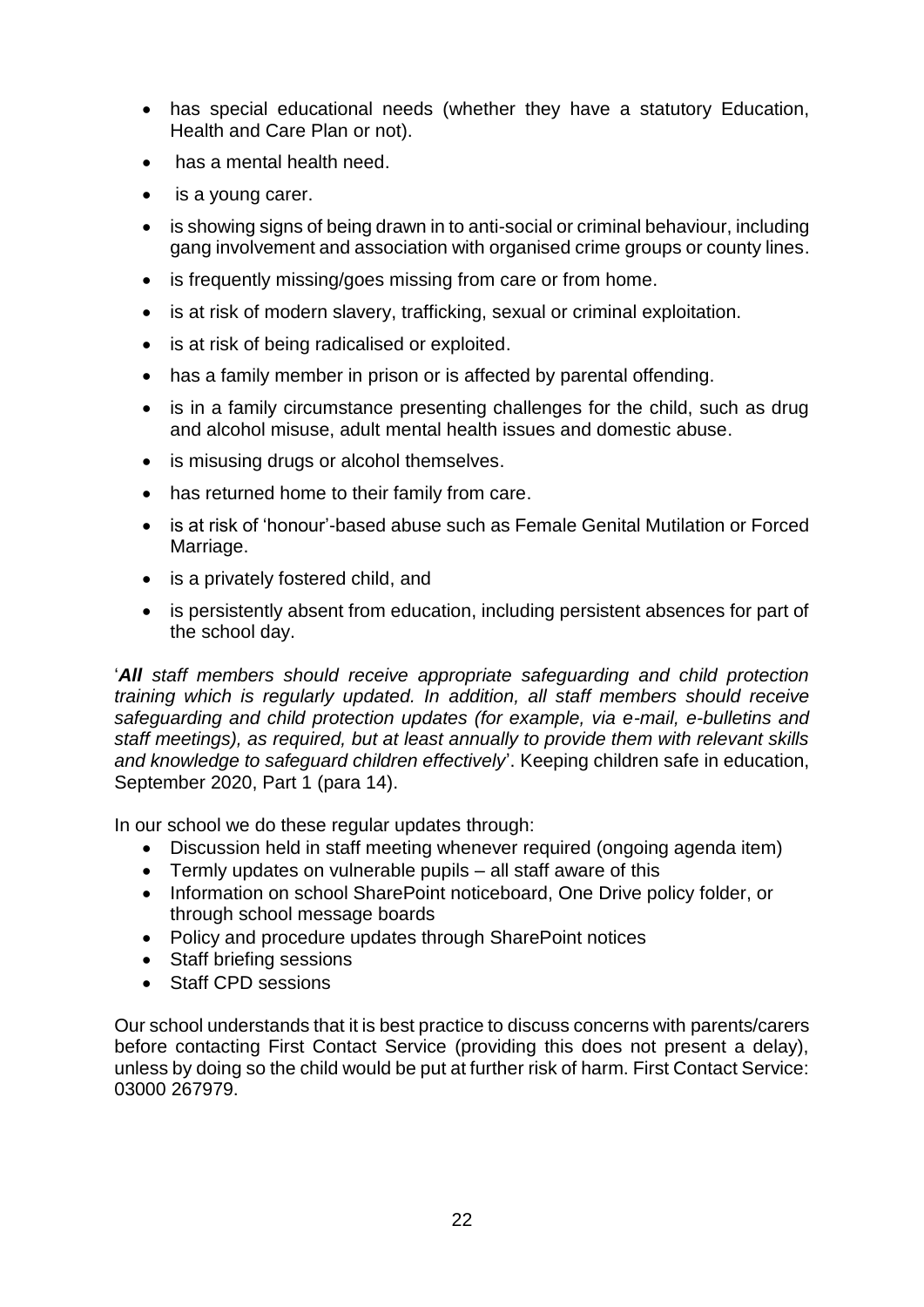Anyone can make a referral. When referrals are not made by the designated safeguarding lead, the designated safeguarding lead should be informed, as soon as possible, that a referral has been made.

**Where a child is suffering, or is likely to suffer from harm, it is important that a referral to children's social care (and if appropriate the police) is made immediately.**

## **(3) Single Assessment Procedure & Practice Guidance**

'*All staff should be prepared to identify children who may benefit from early help*' Keeping children safe in education, September 2021 (para 8). This relates to work with other universal agencies and following DSCP procedures and guidance (see [https://www.durham-scp.org.uk/\)](https://www.durham-scp.org.uk/). Our school is aware that '*no single practitioner can have a full picture of a child's needs and circumstances*'. Also, that '*if children and families are to receive the right help at the right time, everyone who comes into contact with them has a role to play in identifying concerns, sharing information and taking prompt action*'. KCSIE 2021 (para 3).

Patricia Monk – member of DSCP Education board

- Updated Safeguarding training all staff update 2021; Level 2 leads 2020
- Prevent headteacher 2021; All staff Sept 2021 update
- Safer recruitment P Monk 2015

This school works with the consent of parents and carers to jointly undertake assessments where an unmet need has been identified. However, we are aware from the document, 'A Guide for Professionals on the Sharing of Information' (Durham, 2014) that it may be necessary to meet with other services and agencies even if this consent for a 'Team around the Family' meeting is not forthcoming. These professionals' meetings are important to share concerns, suggest ways forward along with further work to encourage participation by parents/carers in early help processes.0-19 Hubs, One Point colleagues and Early Help Advisers are also a useful source of advice in these circumstances.

Team around the Family (TAF) is an early means of intervention to provide appropriate advice and support for the parents/carers and young person by working with appropriate local agencies through Team around the Family arrangements. See www.durham-scp.org.uk

Our local one-point hub, Families First Team and Early Help Mentor contacts are: • One Point Hub – Ferryhill - Broom Road, Ferryhill, County Durham. DL17 8AN Tel: 03000 261 113

#### Durham Multi-Agency Safeguarding Hub (MASH)

Where concerns are identified as amber or red on the Durham Staircase, our school will cooperate promptly and fully, with relevant information, to inform further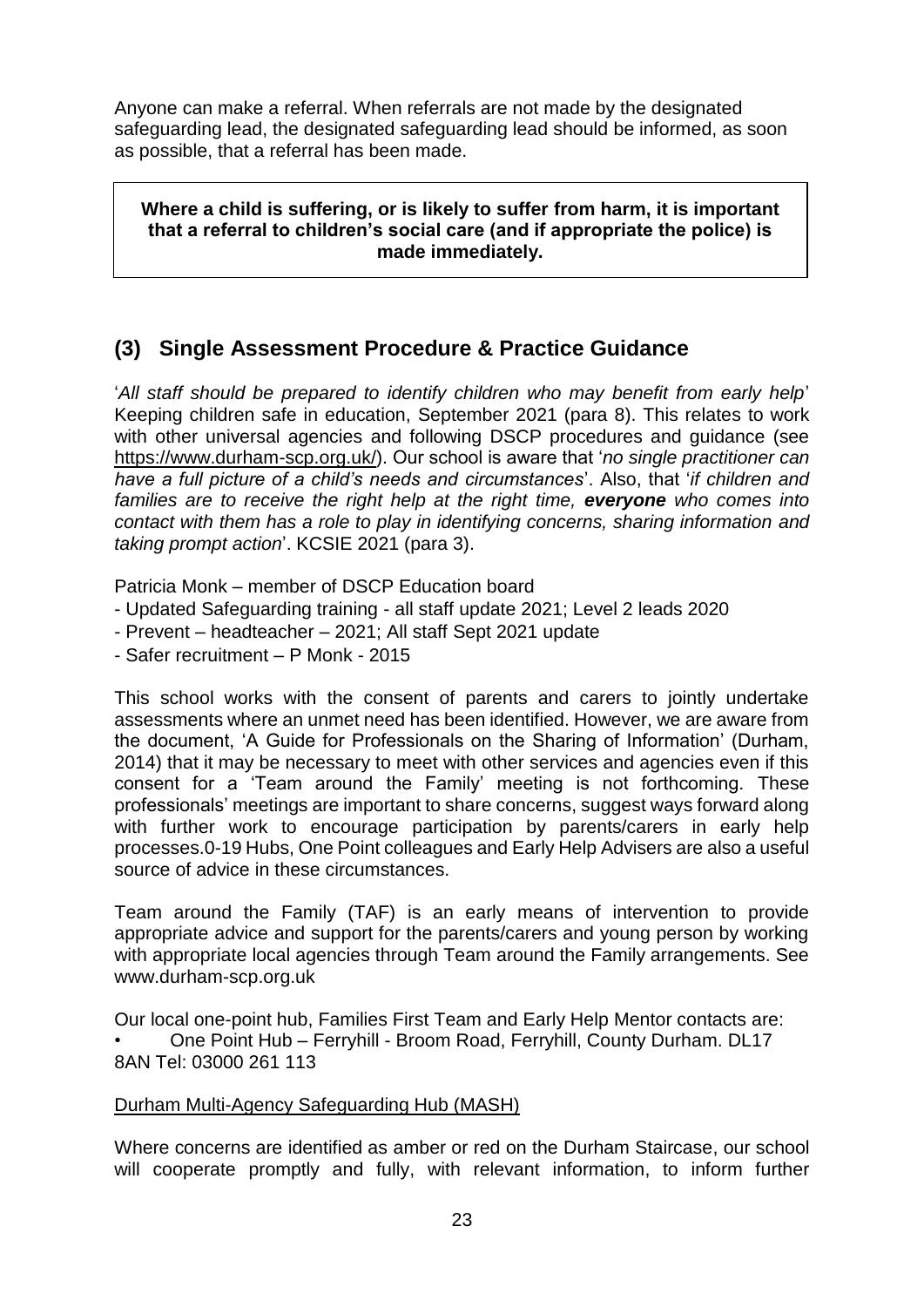assessments undertaken by the MASH team. [Durham-Council-Document-FINAL-09-](https://durham-scp.org.uk/wp-content/uploads/2020/09/Durham-Council-Document-FINAL-09-09-20-V6-1-003.pdf) [09-20-V6-1-003.pdf \(durham-scp.org.uk\)](https://durham-scp.org.uk/wp-content/uploads/2020/09/Durham-Council-Document-FINAL-09-09-20-V6-1-003.pdf)

## **(4) Child in Need**

Section 17 of the 1989 Children Act Working Together to Safeguard Children 2018

*"A child in need is defined under the Children Act 1989 as a child who is unlikely to achieve or maintain a reasonable level of health or development, or whose health and development is likely to be significantly or further impaired, without the provision of services; or a child who is disabled. Local authorities are required to provide services for children in need for the purposes of safeguarding and promoting their welfare. Children in need may be assessed under section 17 of the Children Act 1989"* KCSIE 2021 (para 65).

This school recognises the importance of this early support and intervention work in more complex cases undertaken with the consent of parents and carers and follows the Durham Threshold Guidance document, which includes the "Durham Staircase and Continuum of Need Model. [Durham-Council-Document-FINAL-09-09-20-V6-1-](https://durham-scp.org.uk/wp-content/uploads/2020/09/Durham-Council-Document-FINAL-09-09-20-V6-1-003.pdf) [003.pdf \(durham-scp.org.uk\)](https://durham-scp.org.uk/wp-content/uploads/2020/09/Durham-Council-Document-FINAL-09-09-20-V6-1-003.pdf)

## **(5) Child Protection and Significant Harm**

Section 47 of the 1989 Children Act Working Together to Safeguard Children 2018

*'Local authorities, with the help of other organisations as appropriate, have a duty to make enquiries under section 47 of the Children Act 1989 if they have reasonable cause to suspect that a child is suffering, or is likely to suffer, significant harm. Such enquiries enable them to decide whether they should take any action to safeguard and promote the child's welfare and must be initiated where there are concerns about maltreatment. This includes all forms of abuse and neglect, female genital mutilation, or other so-called 'honour'-based abuse, forced marriage and extra-familial harms like radicalisation and sexual exploitation*.' KCSIE 2021 (para 66)

Significant harm is where some children are in need because they are **suffering, or likely to suffer, significant harm**. This is the threshold that justifies compulsory intervention in family life in the best interests of children.

## **(6) Prepare for the unexpected**

Our staff are aware from their training that some children might display worrying signs/symptoms or disclose information suggesting abuse, when they have never previously given rise to concern. Staff must contact the designated safeguarding lead for child protection **without delay** so concerns can be discussed with First Contact Service as soon as possible. In all cases, it should be borne in mind that other siblings might be at risk in the household as well as the one presenting concerns in school. '*Staff working with children are advised to maintain an attitude of 'it could happen*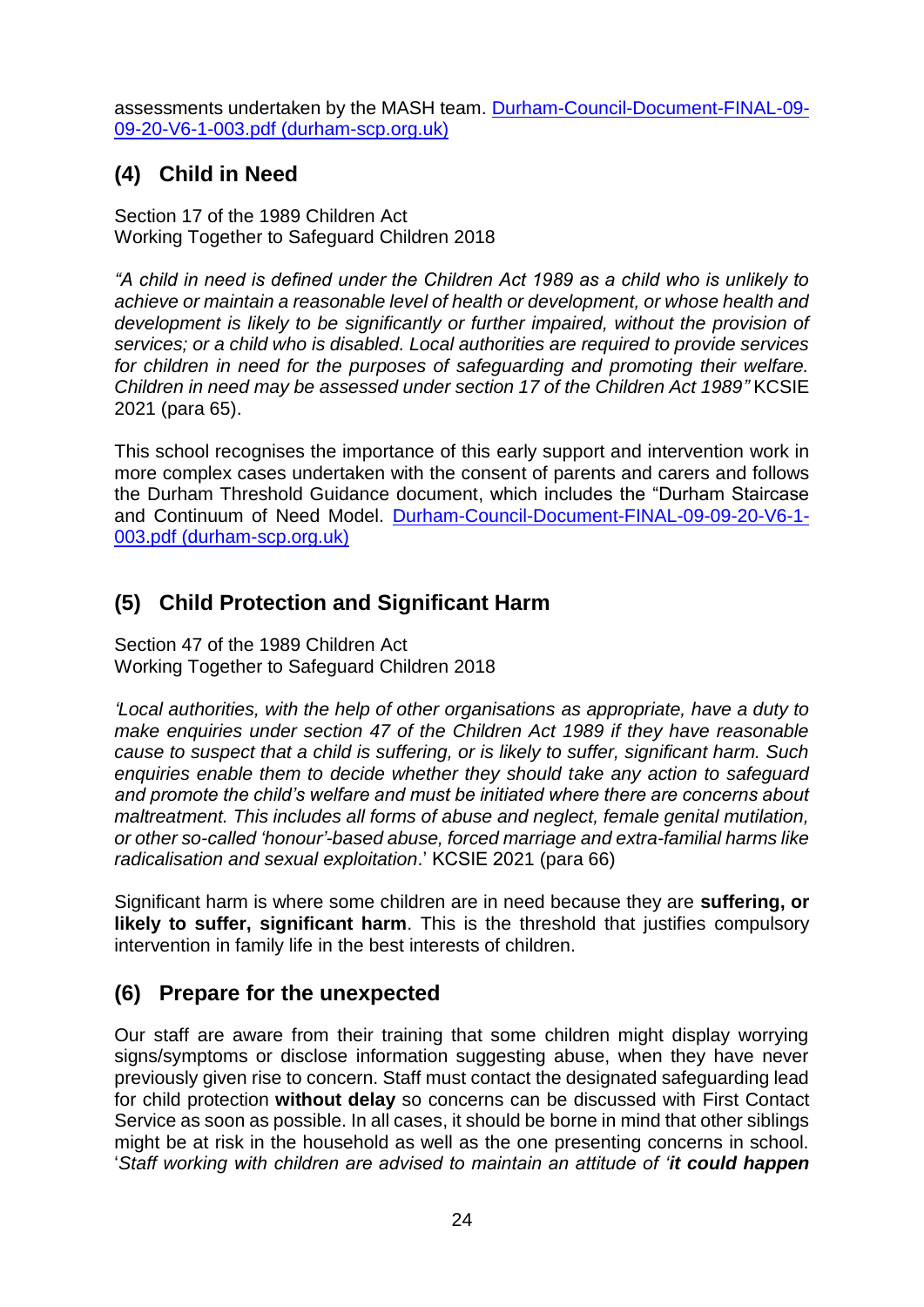*here' where safeguarding is concerned. When concerned about the welfare of a child, staff should always act in the best interests of the child*'. KCSIE 2021 (para 55).

## **(7) Low Level Concerns**

Please see: KCSIE 2021 (Para 407-426) and Appendix 7

As part of our safeguarding culture where ALL concerns regarding adults are shared responsibly in line with our school's safeguarding reporting systems and will be recorded in writing and held securely in our secure records system. Records will be reviewed so that potential patterns of concerning, problematic or inappropriate behaviour can be identified and appropriate actions taken.

We have also set out our Low Levels Concerns Policy within our Staff Code of Conduct.

We will ensure that:

- staff are clear about what appropriate behaviour is, and are confident in distinguishing expected and appropriate behaviour from concerning, problematic or inappropriate behaviour, in themselves and others;
- staff know how to share any low-level safeguarding concerns and are empowered to do so;
- unprofessional behaviour is addressed and the individual is supported to correct it at an early stage;
- we will provide a responsive, sensitive and proportionate handling of such concerns when they are raised;
- we will use concerns to help identify any weakness in the school safeguarding system.

We will instil a culture where staff feel safe to report any concerns using our safeguarding reporting system identified in this policy. We would also encourage the staff member themselves to report any behaviour that could be classed as a low level concern. Where the report has been made by a third party, as much evidence as possible will be gathered by the head teacher/principal from the person reporting the concern, the individual named and any witnesses. All of this will be recorded to determine whether any further action needs to be taken alongside a recorded rationale as to the decisions taken.

In the case of reports about supply staff and contractors, we will report any concerns to their line managers so that any concerning, problematic or inappropriate patterns of behaviour can be identified.

We will retain information regarding low level concerns until as recommended in KCSIE 2021 para 421, at least until person leaves school's employment.

Low level concerns will not be recorded on any references given unless they meet the threshold for reporting to the LADO.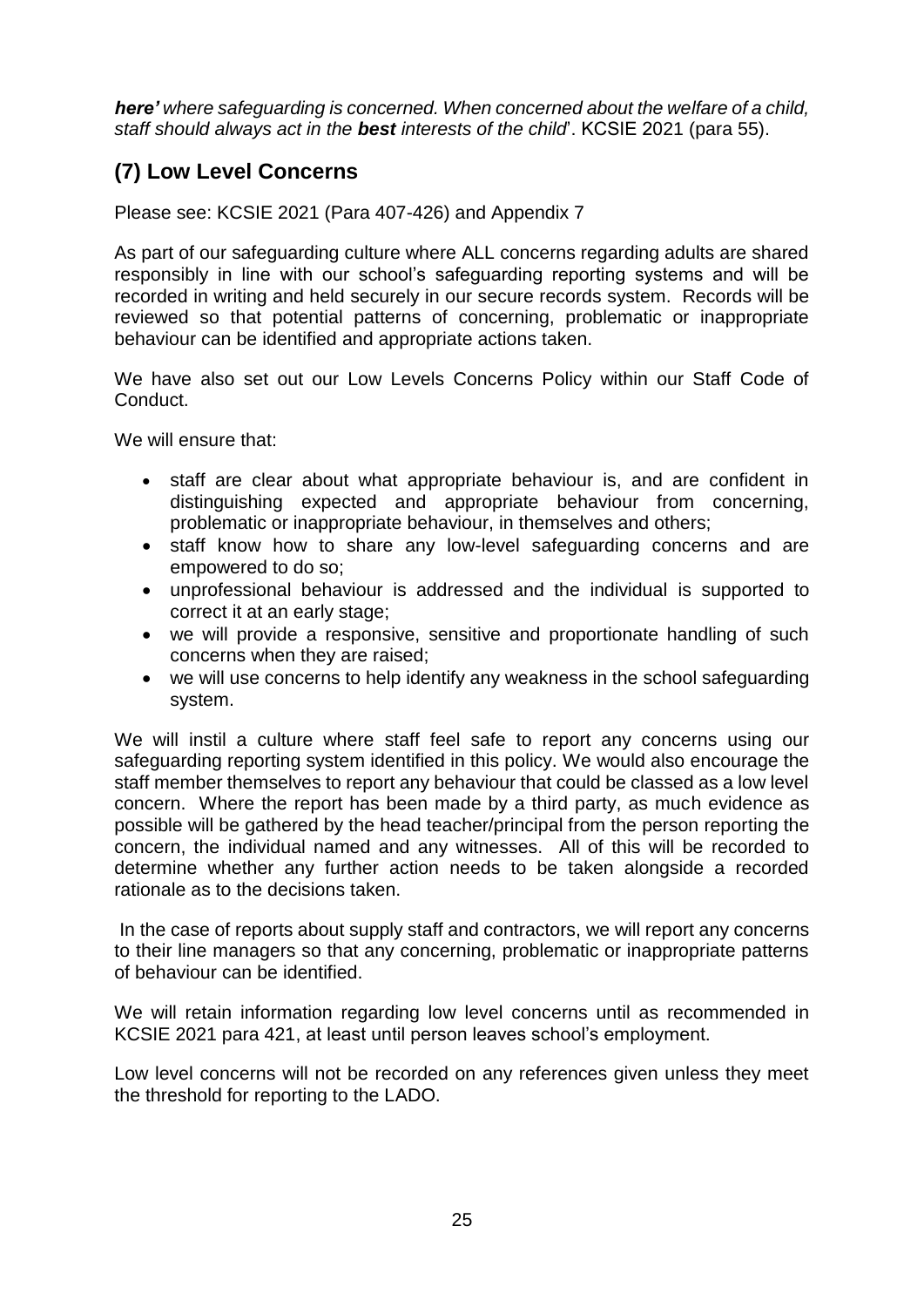# **E. MULTI-AGENCY WORK IN CHILD PROTECTION**

See Appendix 4: Summary of multi-agency meetings

For up to date school responsibilities and LA arrangements and procedures please see the local partnership website - <https://www.durham-scp.org.uk/professionals/>

## **(1) Initial Child Protection Conference: school responsibilities**

See local partnership procedures for more details, [https://www.durham](https://www.durham-scp.org.uk/professionals/)[scp.org.uk/professionals/.](https://www.durham-scp.org.uk/professionals/)

Following the final strategy meeting (some complex cases like forced marriage, fabricated and induced illness and organisational abuse may require several strategy meetings) a decision might be made to hold an Initial Child Protection Conference. This work continues within Family First teams within the County.

A conference will be called if there is thought to be an on-going risk or likelihood of significant harm to the child(ren). The date will be within **15 working days** after the last strategy meeting.

#### **Attendance at Conference**

It is understood that appropriate school staff should make every effort to attend (unless the date coincides with school holidays).

#### **Preparation of a report**

Schools would be expected to prepare a report and may wish to amplify and develop information provided on the referral form [https://www.durham](https://www.durham-scp.org.uk/professionals/)[scp.org.uk/professionals/](https://www.durham-scp.org.uk/professionals/) as the basis of their report.

#### **Chronology of significant events**

A single-agency chronology should also be produced for this meeting using the template available on the DSCP website: [https://www.durham](https://www.durham-scp.org.uk/professionals/)[scp.org.uk/professionals/.](https://www.durham-scp.org.uk/professionals/) The detailed 'in house' school chronology should be streamlined to include key relevant incidents noted by school.

#### **Sharing of the report**

The report should be shared with parents/carers of the child at least **two working days** before the conference. Part of the report may also be shared with the young person, where age-appropriate. This will give the family a chance to question or clarify any issues raised within the report prior to the conference.

The report will be passed to the Conference Clerk via the e-mail system ready for dissemination to other professionals attending the conference.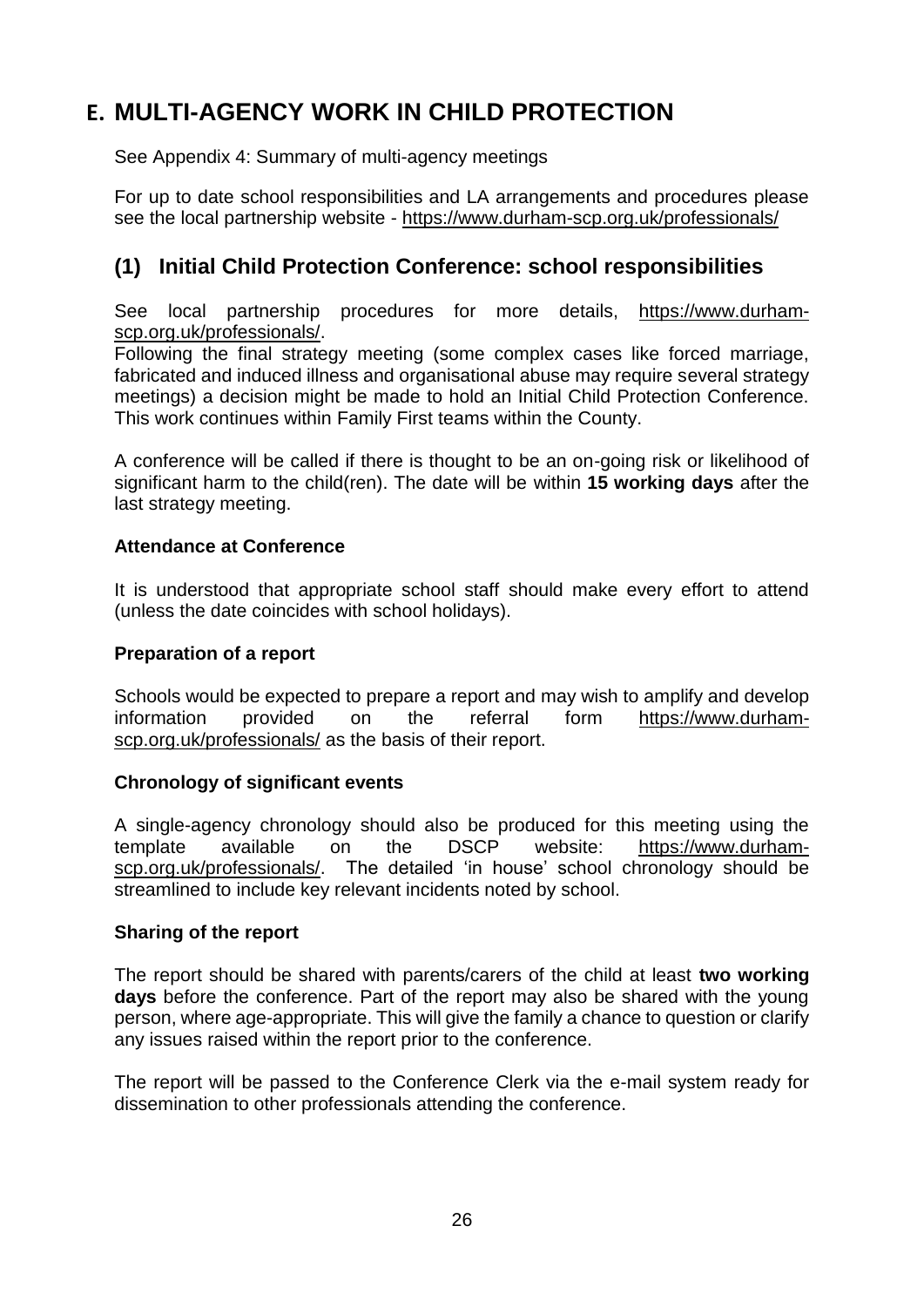## **(2) Membership of a Core Group**

(See partnership safeguarding arrangements and procedures - [https://www.durham](https://www.durham-scp.org.uk/professionals/)[scp.org.uk/professionals/\)](https://www.durham-scp.org.uk/professionals/) This school recognises that membership of a core group is a responsibility that necessitates time and commitment to attend regular meetings and complete the work detailed in the Child Protection Plan.

The merged multi-agency chronology will be regularly updated as part of this on-going work.

### **(3) Review Child Protection Conference**

The school will complete the relevant report for the first review conference, after 10 weeks and for any subsequent reviews at intervals of 5 months. The report will detail work undertaken by the school with parents/carers and the child to complete the tasks assigned in the Child Protection Plan. This report should be shared **7 days** before the conference takes place. This report will detail the progress made towards the tasks outlines on the Child Protection Plan.

## **F. INFORMATION-SHARING**

Staff at our school are aware of the need to share information appropriately. KCSIE 2021 (Para 105-113)

See Appendix 5 - Information Sharing July 2018 (HM Government)

If there are concerns that sharing of information with individuals could result in significant harm to any individual, legal advice should be sought before the information is shared.

Our school takes care to ensure that information about a child is only given to the appropriate external people or agencies. Staff will take names and ring back via a main switchboard if unsure. All staff within school will be aware of the confidential nature of personal information about a child and the need for maintaining confidentiality. They will seek advice about parental responsibility issues if unsure.

#### **Parents/Carers**

Staff and Head Teacher must **not** automatically contact parents if there is a disclosure by the child or there are other concerns that the child may be at risk of significant harm. Rather schools should discuss concerns with the First Contact Service. Information should not be shared with parents if there was a likelihood that by doing so it might place the child at further risk of harm.

Parents must be aware that once matters have been referred to the First Contact Service the school can only explain the procedure and is not able to give 'progress reports' on the case.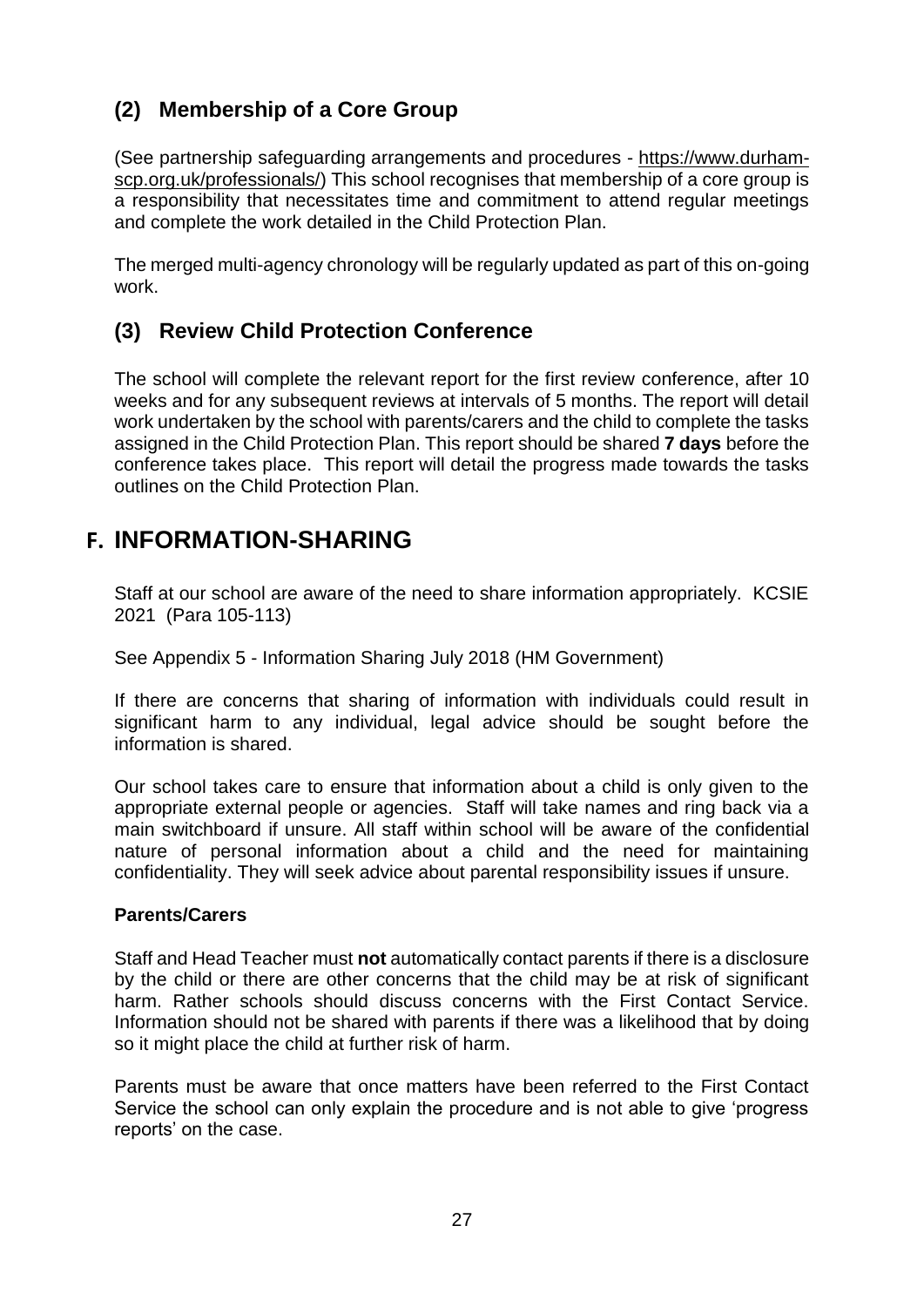#### **School staff**

There is a delicate balance to be struck between alerting members of staff to the concern about the child and the need to protect the child from too many people knowing. Information should only be divulged on a 'need to know' basis. Other members of staff need to know sufficient detail to prepare them to act with sensitivity to a distressed pupil. They do not need to know details.

#### **Children transferring to another school**

When a child on the Child Protection List moves to another school the designated lead professional will inform the new school immediately and arrange the handover of confidential information securely and separately from other records.

If a child for whom there are other existing serious concerns transfers to another school, the new receiving school will be informed immediately, and written records will follow. Both schools should maintain evidence of the secure transfer and receipt of information. Schools that both use CPOMS should transfer this information electronically.

Data that is not being transferred to another school should be kept in line with the school's Data Retention Policy, e.g. electively home educated pupils or moving to full time employment.

#### **County Guidance and protocols**

See DSCP website for further details, 'Information sharing' - www.**durham**[-scp.org.uk](http://www.durham-scp.org.uk/) and the **National Guidance on information sharing and the GDPR and Data Protection Act 2018.**

National Guidance on Information Sharing Advice for Practitioners [https://assets.publishing.service.gov.uk/government/uploads/system/uploads/attach](https://assets.publishing.service.gov.uk/government/uploads/system/uploads/attachment_data/file/721581/Information_sharing_advice_practitioners_safeguarding_services.pdf) ment data/file/721581/Information sharing advice practitioners safeguarding serv [ices.pdf](https://assets.publishing.service.gov.uk/government/uploads/system/uploads/attachment_data/file/721581/Information_sharing_advice_practitioners_safeguarding_services.pdf)

**Further advice about legal issues is available from Corporate Legal Services** 

## **G. ALLEGATIONS AGAINST TEACHERS AND OTHER STAFF**

See Part 4 of Keeping Children Safe in Education September 2021. There is an extensive section in the DSCP online Child Protection Procedures (under Core Procedures).

Allegations of abuse by adults and peers in schools must be investigated in accordance with the DSCP procedures, and when dealing with any allegation against adults and peers, it is vital to keep the welfare of the child as the central concern. However, as in all child protection issues, a balance needs to be struck between supporting and protecting the child and keeping the effects of possibly false allegations to a minimum. Thus, urgent consideration should be given to the substance of the allegations.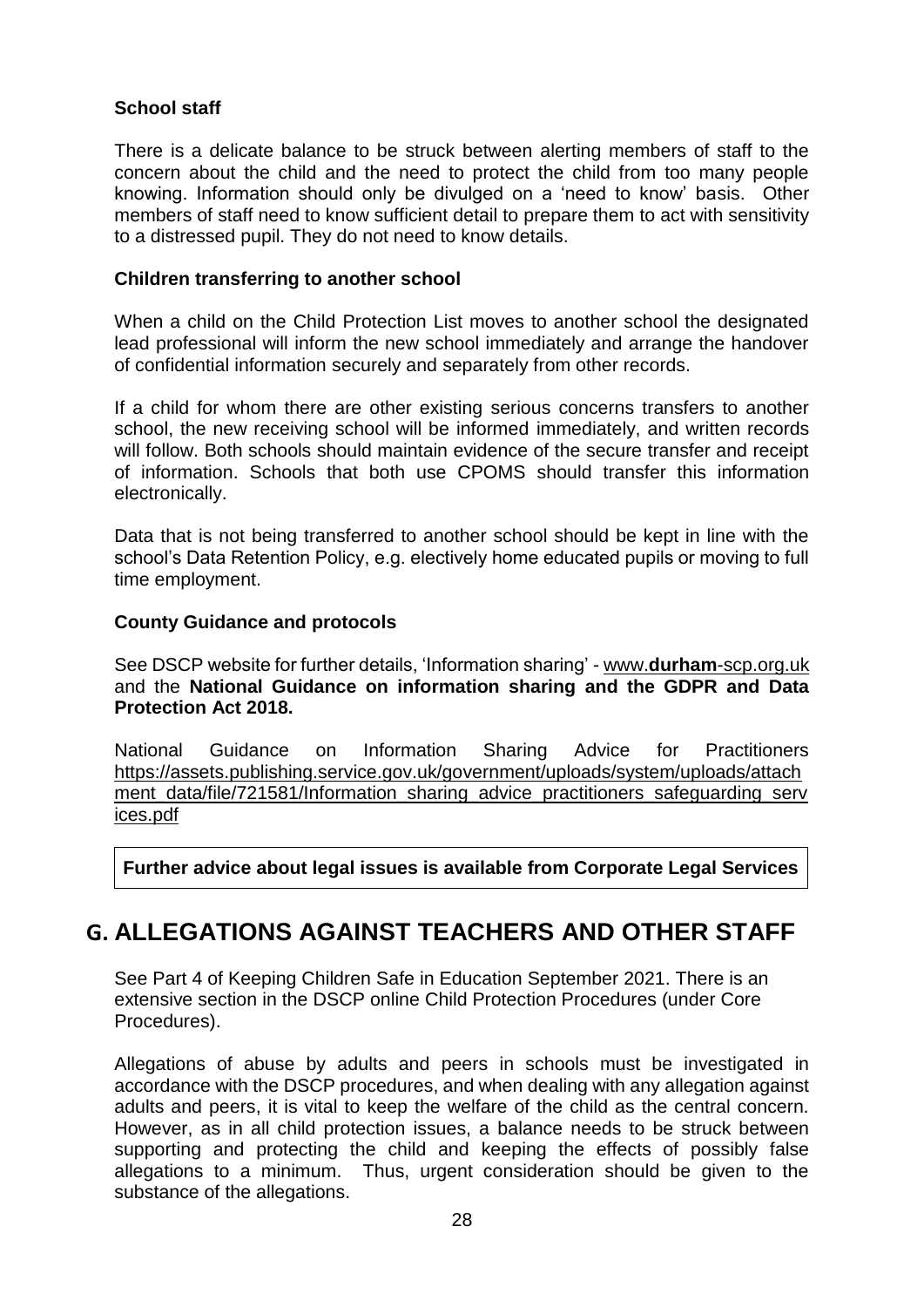#### **Receiving an allegation**

On receiving an allegation, the Head Teacher will proceed in line with recognised procedures - consulting immediately with LA officers (LADO, Local Authority Designated Officer, see contact details at front of policy) and/or informing the First Contact Service. If the LADO is unavailable there should be no delay in discussing with First Contact. **The Head Teacher must not start to investigate.**

If an allegation is made for a person not directly employed by the school recognised procedures should be followed, e.g. a supply teacher, sports coach etc. Under no circumstances should a school cease the use of a supply teacher, sports coach etc. due to safeguarding concerns without liaising with the LADO. (See KCSIE 2021 Para 356-359)

Allegations regarding the Head Teacher should be passed to the Chair of Governors. Should this lead to delay, the person receiving details of the allegation should follow the advice above and report the matter immediately to the LADO and First Contact Service. At this stage the Head Teacher should not be informed of the allegation (the same process as for any member of staff or adult in school). The Chair of Governors should be informed as soon as possible and asked to contact the LADO.

Where it is suspected that a crime has been committed, then the matter should be reported to the police with immediate effect.

#### **Local Authority Designated Officer (LADO)**

Sharon Lewis / Louise Brookes 03000 268835

#### **First Contact Service**

03000 26 79 79

#### **[CYPSLADOSecure@durham.gov.uk](mailto:CYPSLADOSecure@durham.gov.uk)**

#### **Carrying out an investigation**

Investigations will be carried out by the appropriate agencies.

In dealing with any allegation the Head Teacher and governors need to balance:

- The seriousness of the allegation.
- The risk of harm to pupils.
- Possible contamination of evidence.
- The welfare of the person concerned.

Suspension of the member of staff/adult in school will be considered:

- (a) if there are any grounds for doubt as to the suitability of the employee to continue to work
- (b) where suspension may assist in the completion of an investigation.

Suspension will be carried out in line with LA/Trust guidelines. Head Teachers should contact Human Resources for guidance.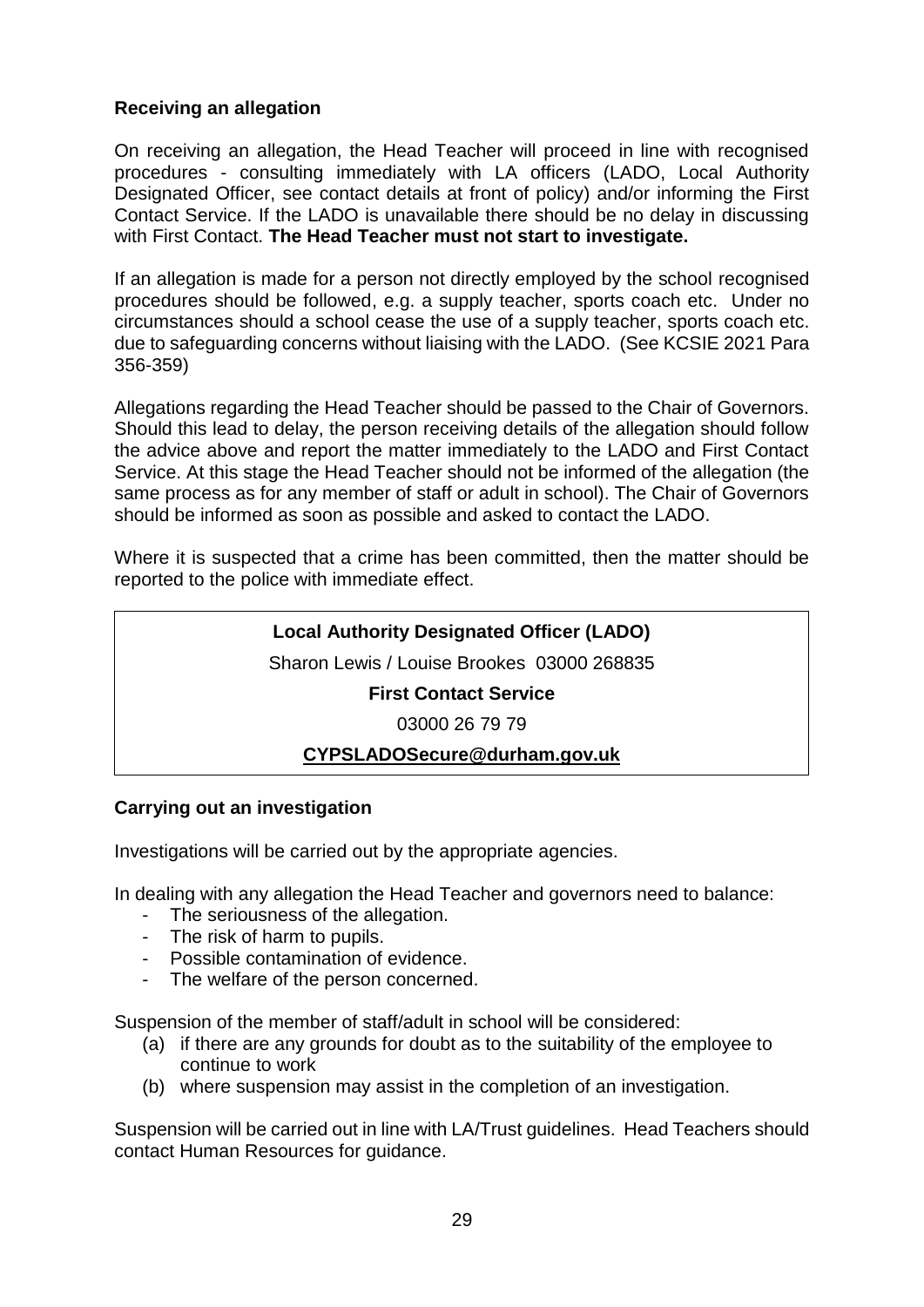Suspension should not be an automatic response. Wherever possible, redeployment should be considered as an alternative considering the seriousness of the allegation made. See KCSIE Part 4 para 361-367.

During the investigation, support will be offered to both the pupil making the allegation and the adult/peer concerned. A disciplinary investigation will be carried out only after Police and Intervention and Assessment Teams propose to take no further action. Detailed records will be kept by all parties involved.

#### **Recommendations following an investigation**

Where recommendations are made to school regarding the outcome of a Child Protection investigation, the school will advise Children and Young People's Services regarding their response to the recommendation. For example, if a person is suspended and returns to school, the date of that return should be communicated.

The following definitions are now used when determining the outcome of allegation investigations:

- **Substantiated**: there is sufficient evidence to prove the allegation.
- **Malicious**: there is sufficient evidence to disprove the allegation and there has been a deliberate act to deceive or cause harm to the person subject to the allegation.
- **False**: there is sufficient evidence to disprove the allegation.
- **Unsubstantiated**: there is insufficient evidence to either prove or disprove the allegation. The term, therefore, does not imply guilt or innocence.
- **Unfounded**: to reflect cases where there is no evidence or proper basis which supports the allegation being made.

Where it is considered that an individual has engaged in conduct that has harmed (or is likely to harm) a child or if a person otherwise poses a risk to harm a child, the Head Teacher and/or governors will make a referral to the DBS in line with their legal requirement to do so.

## **H. SAFE TOUCH**

### **Physical contact other than to control or restrain**

Our school has a policy / guidelines on the use of touch, including an Intimate Care policy and this includes such points as:

- assisting in the washing of young children who have wet/soiled themselves
- intimate care risk assessments for certain children with medical needs or disabilities.
- using physical contact to demonstrate exercises or techniques, for example, in PE, sports coaching or other practical subjects.
- administering First Aid
- supporting younger children and children with special needs who may need physical prompts or help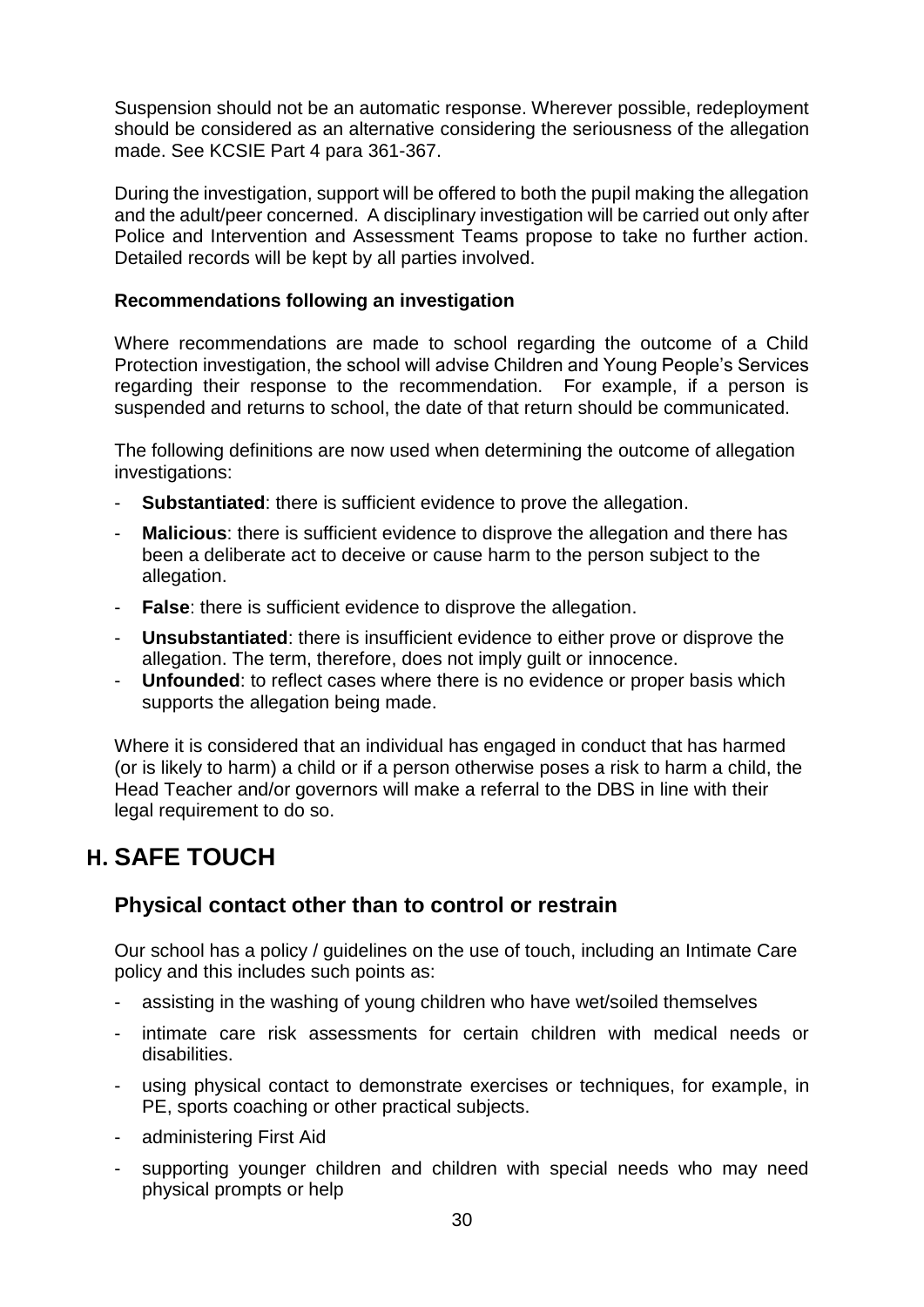- giving appropriate comfort to a child who is distressed
- recognising that physical contact is a sensitive issue for some cultural groups
- acknowledging that physical contact becomes increasingly open to question as children reach and go through adolescence
- ensuring a consistent approach where staff and pupils are of different genders
- acknowledging that innocent and well-intentioned physical contact can sometimes be misconstrued
- having a prescribed handling policy for children requiring complex or repeated physical handling, with specific training for staff who deal with them.

# **I. PHYSICAL CONTROL AND RESTRICTIVE PHYSICAL INTERVENTION: USE OF REASONABLE FORCE**

Our school has a policy on the use of restrictive physical interventions covering the appropriate use of reasonable force.

Our school policy relates to the following: **DfE Guidance: Use of Reasonable Force in Schools (2013)**

Our school Policy on the Use of Restrictive Physical Interventions gives guidance on:

- when staff may use physical control and restraint
- who is allowed to use physical control and restraint
- what forms physical control and restraint may take in particular circumstances
- what forms of physical control and restraint are not acceptable
- recording of incidents where physical handling has been used
- The Policy also makes it clear that corporal punishment is NOT allowed.

# **J. THE PREVENT DUTY**

The Counter Terrorism and Security Act 2015 places a due on certain bodies, including schools, to have 'due regard to the need to prevent people from being drawn into terrorism'. The DfE has produced non-statutory advice for schools, 'The Prevent duty' June 2015.

This work is part of schools' broader safeguarding responsibilities and protecting children from other harms (drugs, gangs, neglect, and sexual exploitation). During the process of radicalisation, it is possible to intervene to prevent vulnerable people being radicalised. The PREVENT duty (July 2015) summarises four areas in which schools might be involved: risk assessment, working in partnership, staff training and IT policies.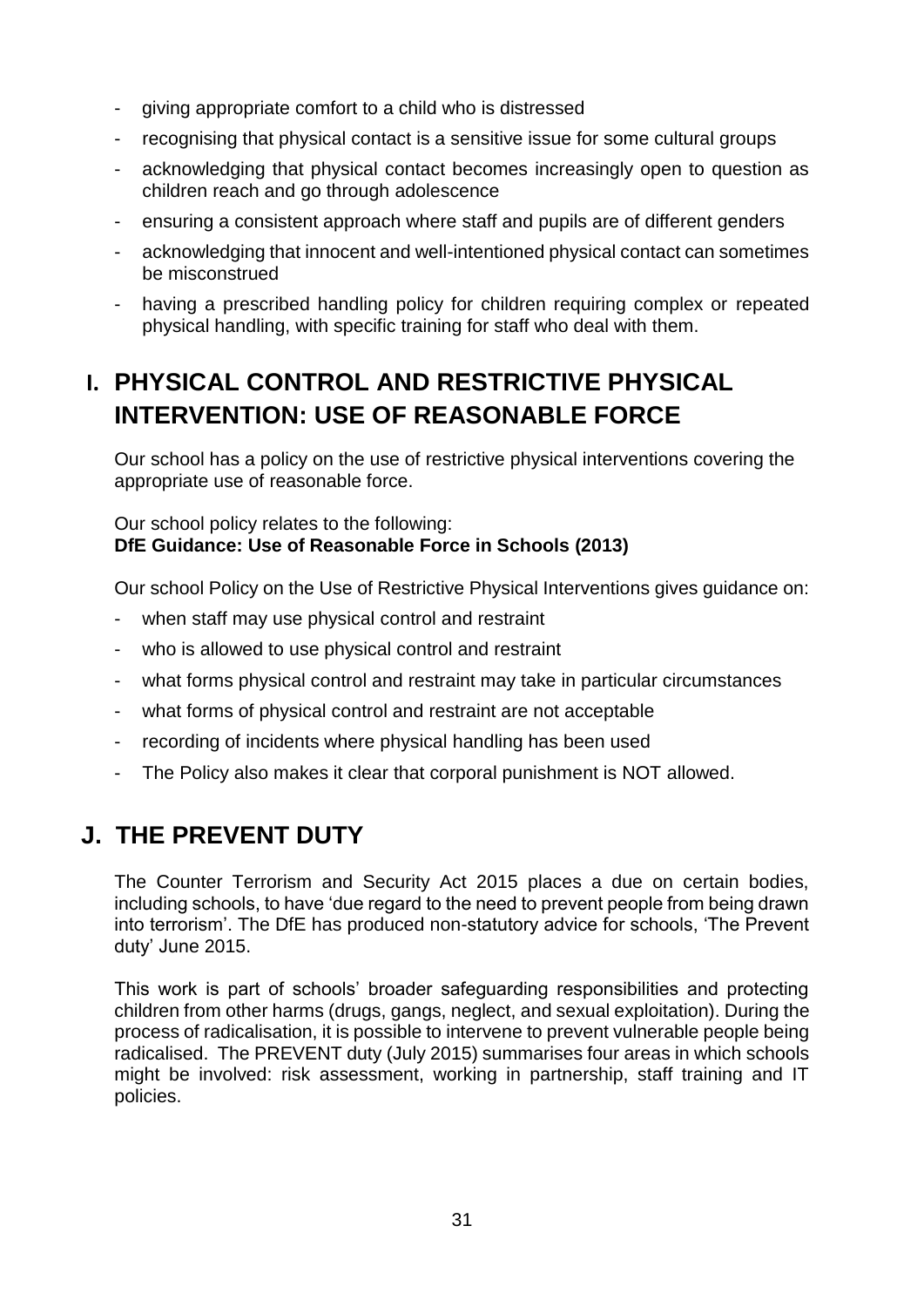In our school:

- Staff can identify children who may be vulnerable to radicalisation. Information or concerns are shared with the Designated Safeguarding Lead in the same way as other information that might be a safeguarding concern, who will then follow procedures in line with DSCP guidance.
- Policies and procedures are in line with those of DCC, Durham Constabulary and the DSCP.
- Throughout the life of the school as well as in specific lessons to build pupils' resilience to radicalisation by promoting fundamental British values and enabling them to challenge extremist views.
- Robust online policies are mindful of guidance within Keeping Children Safe in Education, September 2020, Annex C 'Online safety', and DfE guidance 'Teaching Online Safety in School' June 2019.

Prevent Duty Guidance in England and Wales (2015), paragraph 64, notes 'Schools should be safe spaces in which children and young people can understand and discuss sensitive topics, including terrorism and the extremist ideas that are part of terrorist ideology, and learn how to challenge these ideas. The Prevent duty is not intended to limit discussion of these issues. Schools should, however, be mindful of their existing duties to forbid political indoctrination and secure a balanced presentation of political issues'

Through discussion with the specialist colleagues at Durham Constabulary it may be appropriate to make a referral to the Channel programme. This programme focuses on support at an early stage, tailor-made to the individual young person. Engagement with the programme is entirely voluntary. A school representative may be asked to be a member if a student from the school is to be discussed at the Channel panel.

Further information is included in Section A of KCSIE Pages 90-91

The Prevent Team HQ Special [specialbranch@durhampolice.uk](mailto:specialbranch@durhampolice.uk)

DCC Community Safety 03000 265436/435 [Community.safety@durham.gov.uk](mailto:Community.safety@durham.gov.uk)

The DSCP website [\(https://www.durham-scp.org.uk/professionals/multi-agency](https://www.durham-scp.org.uk/professionals/multi-agency-safeguarding-arrangements/prevent-counter-terrorism/)[safeguarding-arrangements/prevent-counter-terrorism/\)](https://www.durham-scp.org.uk/professionals/multi-agency-safeguarding-arrangements/prevent-counter-terrorism/) 'Professionals; Prevent-Counter Terrorism', has examples of policies produced by the Safe Durham Partnership as well as further information including e-learning opportunities.

## **K. CHILD SEXUAL EXPLOITATION (CSE)**

Schools must be aware of young people who could be at risk of sexual exploitation. Keeping Children Safe in Education, September 2020 (pg. 79-80), provides a definition (that may be updated).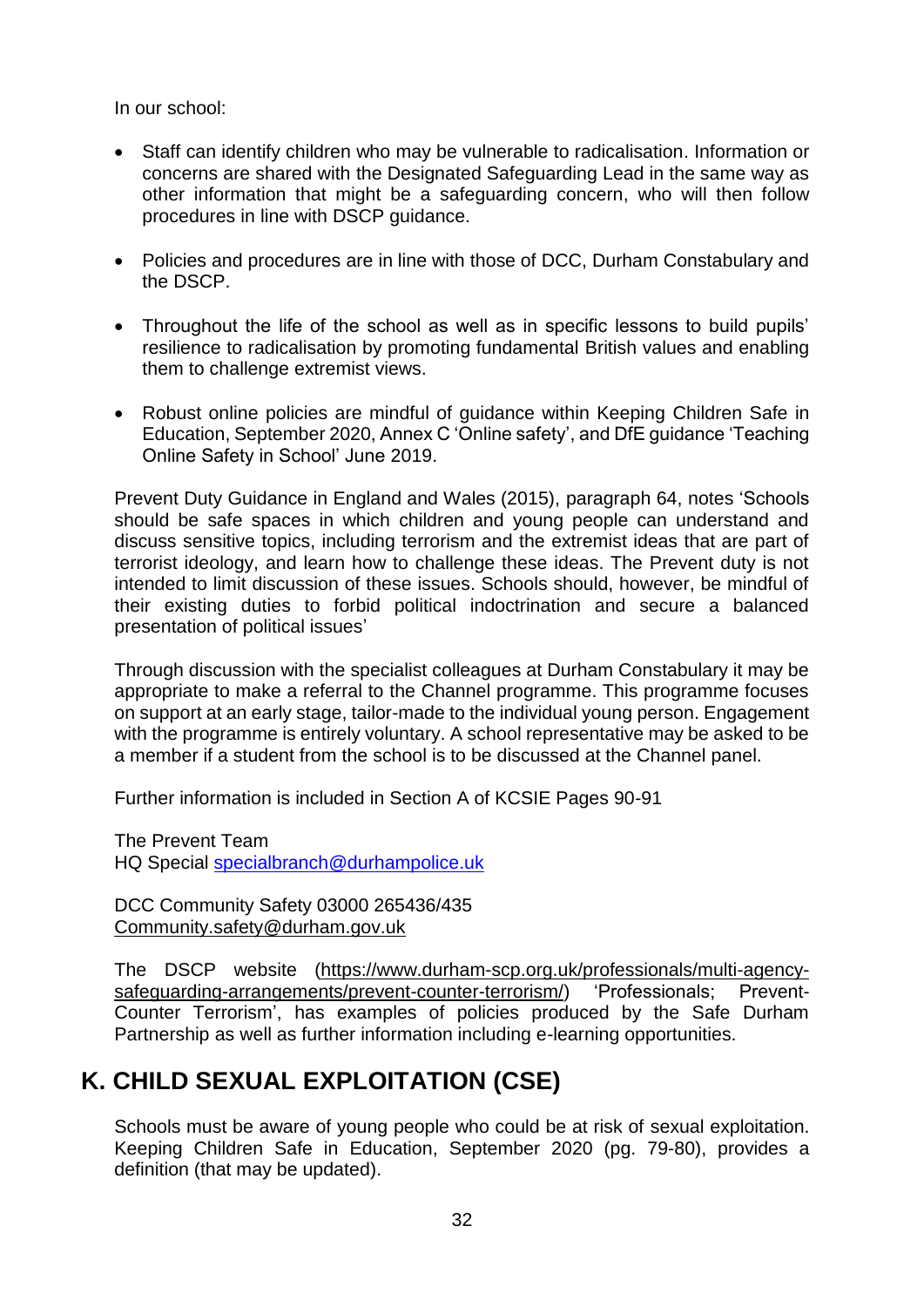Refer also to Appendix 6 – Sharing Nudes and Semi-Nudes: Advice for Education Settings, and Appendix 8 - Sexual Harassment and Sexual Violence.

The definition of CSE makes it clear that this is where there is an imbalance of power in a relationship when the young person receives something as a result of engaging in sexual activities. There are varying degrees of coercion, intimidation or enticement that might also link to bullying, peer pressure and e-safety issues. National Serious Case Reviews highlight that sometimes these young people are perceived as 'bad' not 'sad'. Where there is a deterioration in behaviour, work, and changes to friendship patterns along with missing from home or absenting school the underlying factors need to be examined. If there is a concern that a young person may be at risk of sexual exploitation the designated lead should discuss with First Contact Service where there are specialist colleagues trained to assist in these cases.

Durham DSCP has a section of their website devoted to resources, guidance, and a risk assessment matrix that assists schools: [https://www.durham](https://www.durham-scp.org.uk/professionals/missing-and-exploited-children/child-sexual-exploitation/)[scp.org.uk/professionals/missing-and-exploited-children/child-sexual-exploitation/.](https://www.durham-scp.org.uk/professionals/missing-and-exploited-children/child-sexual-exploitation/) The multi-agency ERASE team website is available as a source of help and information for children, parents and the wider community, [http://www.eraseabuse.org/Pages/Home.aspx.](http://www.eraseabuse.org/Pages/Home.aspx)

## **L. FEMALE GENITAL MUTILATION**

**If there are concerns that an act of FGM has been undertaken on a girl under the age of 18, this MUST be reported to the police immediately.**

FGM comprises all procedures involving partial or total removal of the external female genitalia or other injury to the female genital organs. This is illegal in the UK (The FGM Act 2003), abusive and has varied long-lasting consequences for the young girl.

There is an FGM Helpline also on 0800 028 3550. There is also a useful website: [fgmhelp@nspcc.org.uk](mailto:fgmhelp@nspcc.org.uk)

Guidance leaflets have been produced by the Home Office & the National FGM Centre:

[http://nationalfgmcentre.org.uk/wp-content/uploads/2019/06/FGM-Schools-](http://nationalfgmcentre.org.uk/wp-content/uploads/2019/06/FGM-Schools-Guidance-National-FGM-Centre.pdf)[Guidance-National-FGM-Centre.pdf](http://nationalfgmcentre.org.uk/wp-content/uploads/2019/06/FGM-Schools-Guidance-National-FGM-Centre.pdf)

[https://www.gov.uk/government/publications/female-genital-mutilation-leaflet](http://briefing.safeguardinginschools.co.uk/lt.php?s=c08dd3322ee433f9daa71867532506b1&i=73A99A5A617)

The Home Office has also produced some free, informative, on-line training that designated leads might wish to access:

Virtual college e-learning: Recognising and Preventing FGM.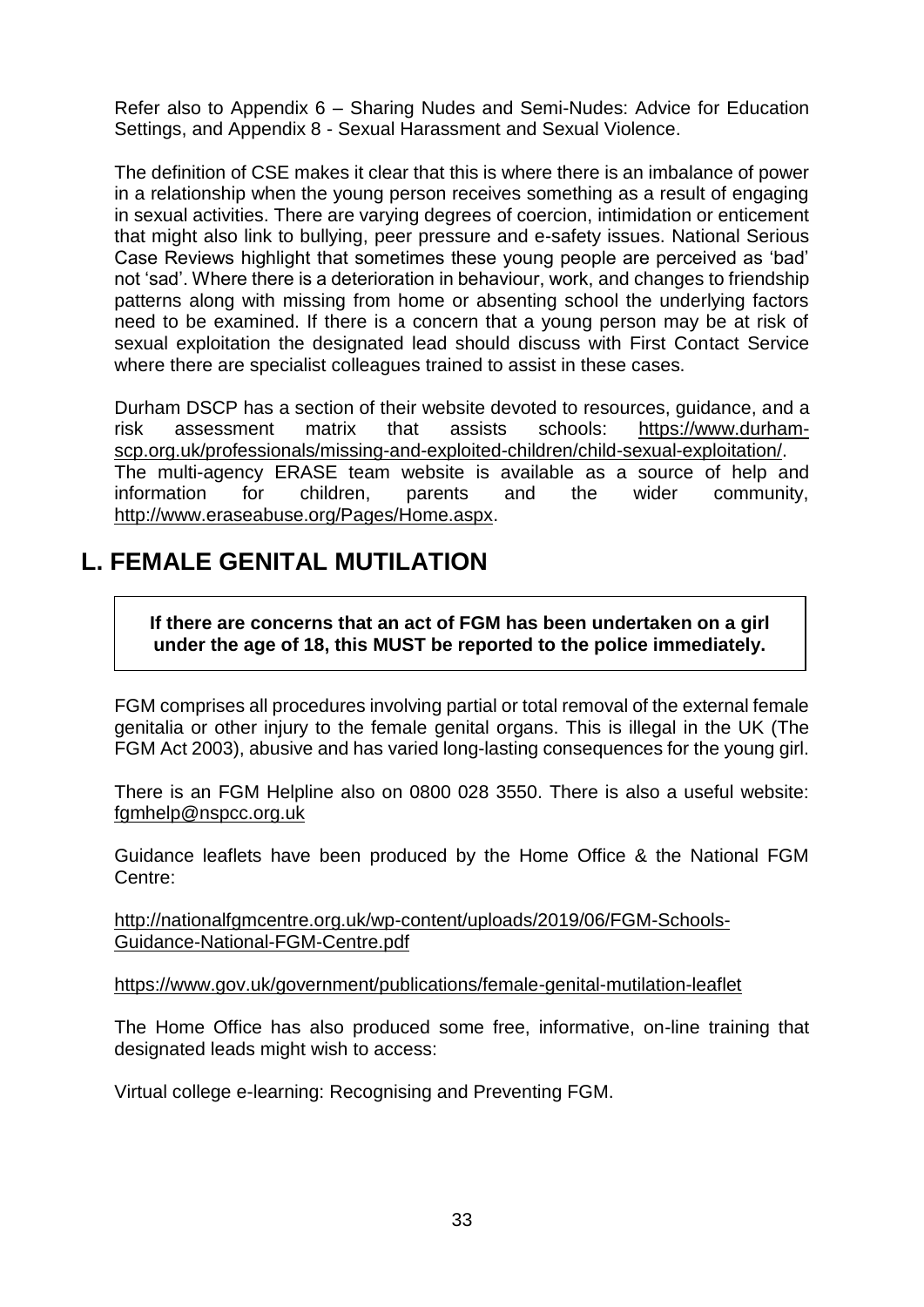# **M. ONLINE SAFETY**

This policy links to the wealth of other policies in school, and those that schools may download and customise from the following sources:

- 2019 DFE 'Teaching Online Safety in Schools'
- February 2021 Durham LA Online Safety Policy Template for Educational **Settings**
- School's Behaviour Policy
- School's Anti-bullying Policy

One item is referenced in the Appendices Sharing Nudes Appendix 6 - Summary of key information from [https://www.gov.uk/government/publications/sharing-nudes](https://www.gov.uk/government/publications/sharing-nudes-and-semi-nudes-advice-for-education-settings-working-with-children-and-young-people)[and-semi-nudes-advice-for-education-settings-working-with-children-and-young](https://www.gov.uk/government/publications/sharing-nudes-and-semi-nudes-advice-for-education-settings-working-with-children-and-young-people)[people](https://www.gov.uk/government/publications/sharing-nudes-and-semi-nudes-advice-for-education-settings-working-with-children-and-young-people) .

There is a Professionals Online Safety Helpline 0844 381 4772

Schools are reminded that a criminal offence has been committed if a person aged 18 or over intentionally communicates with a child under 16, who the adult does not reasonably believe to be 16 or over, if the communication is sexual or if it is intended to encourage the child to make a communication which is sexual. The offence will be committed whether or not the child communicates with the adult. This is the offence of sexual communication with a child under section 67 of the Serious Crime Act 2015.

On the DSCP website in the multi-agency online Procedures Manual, part 2, Safeguarding Practice Guidance there is further information under 'E-safety: Children Exposed to Abuse through the Digital Media'

## **N. Peer on Peer Abuse (including Child on Child Sexual Violence and Sexual Harassment)**

Peer on peer abuse is taken very seriously KCSIE 2021 (Part 1 Para 49 and Section 5: "Child on child sexual violence and sexual harassment") and our staff are aware that children are capable of abusing their peers, and that this can happen both in and out of school, online and offline.

Refer also to Appendix 6 – Sharing Nudes and Semi-Nudes: Advice for Education Settings, and Appendix 8 - Sexual Harassment and Sexual Violence.

Education settings are an important part of the inter-agency framework not only in terms of evaluating and referring concerns to Children's Services and the Police, but also in the assessment and management of risk that the child or young person may pose to themselves and others in the education setting.

All staff are supported to understand, that, even if there are no reports in our school, it does not mean it is not happening, it may be the case that it is just not being reported. As such, it is important if staff have any concerns regarding peer-on-peer abuse or sexual harassment, they should speak to the designated safeguarding lead (or deputy).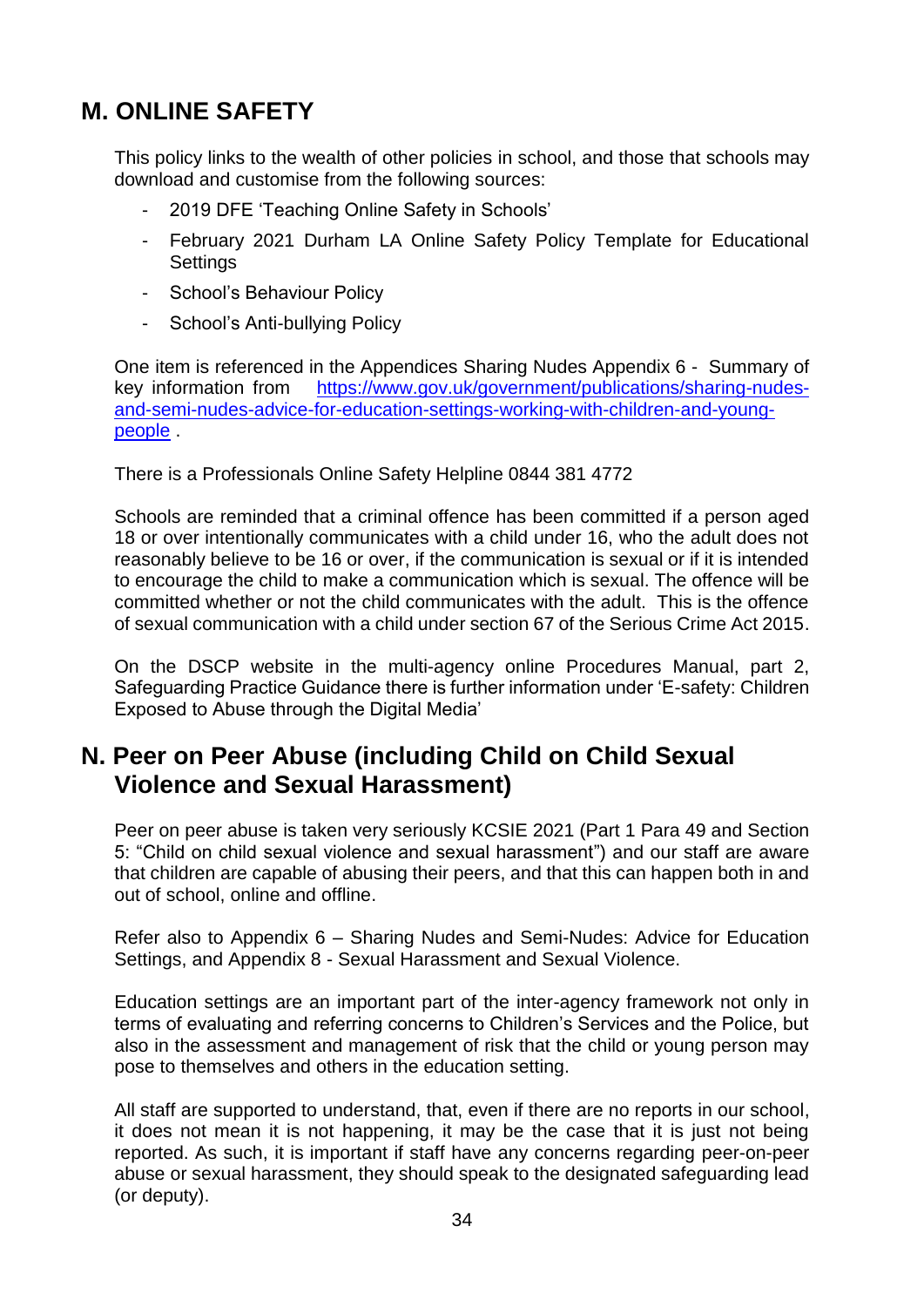If one child or young person causes harm to another, this should not necessarily be dealt with as abuse. When considering whether behaviour is abusive, it is important to consider:

- Whether there is a large difference in power (for example age, size, ability, development) between the young people concerned; or
- Whether the alleged perpetrator has repeatedly tried to harm one or more other children; or
- Whether there are concerns about the intention of the alleged perpetrator.

In this school, all staff understand the importance of challenging inappropriate behaviours between peers, many of which are listed below, that are actually abusive in nature. Downplaying certain behaviours, for example dismissing sexual harassment as "just banter", "just having a laugh", "part of growing up" or "boys being boys" can lead to a culture of unacceptable behaviours, an unsafe environment for children and in worst case scenarios a culture that normalises abuse, leading to children accepting it as normal and not coming forward to report it.

Peer on peer abuse may take different forms:

- bullying (including cyberbullying, prejudice-based and discriminatory bullying).
- abuse in intimate personal relationships between peers.
- physical abuse such as hitting, kicking, shaking, biting, hair pulling, or otherwise causing physical harm (this may include an online element which facilitates, threatens and/or encourages physical abuse).
- sexual violence, such as rape, assault by penetration and sexual assault; (this may include an online element which facilitates, threatens and/or encourages sexual violence).
- sexual harassment, such as sexual comments, remarks, jokes and online sexual harassment, which may be standalone or part of a broader pattern of abuse.
- causing someone to engage in sexual activity without consent, such as forcing someone to strip, touch themselves sexually, or to engage in sexual activity with a third party.
- consensual and non-consensual sharing of nudes and semi nude images and or videos (also known as sexting or youth produced sexual imagery).
- upskirting, which typically involves taking a picture under a person's clothing without their permission, with the intention of viewing their genitals or buttocks to obtain sexual gratification, or cause the victim humiliation, distress or alarm.
- initiation/hazing type violence and rituals (this could include activities involving harassment, abuse or humiliation used as a way of initiating a person into a group and may also include an online element).

To support this agenda, the following steps are taken in school to minimise these risks. The school:

will provide a developmentally appropriate Relationships, Sex and Health Education curriculum which develops students understanding of acceptable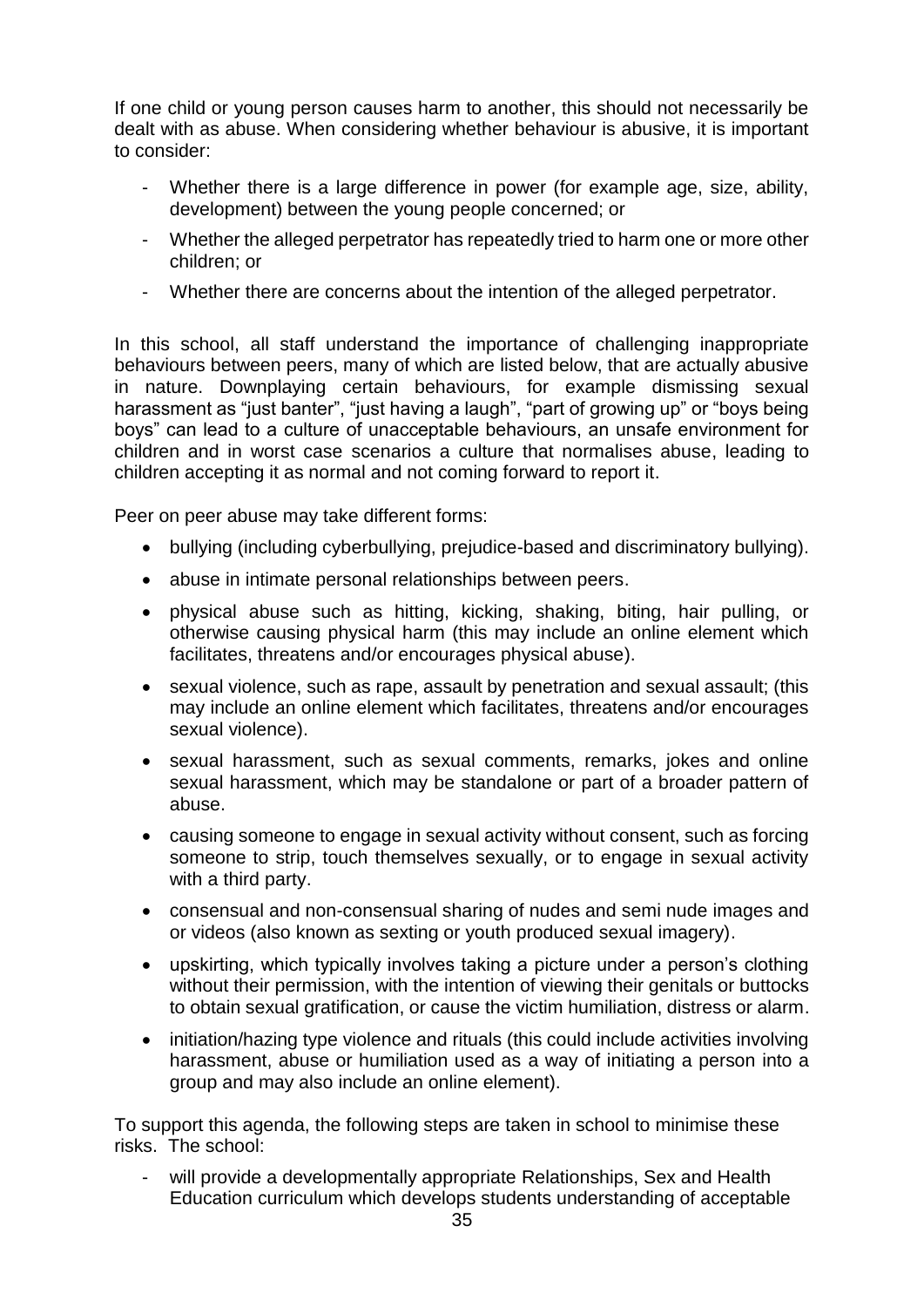behaviour and keeping themselves safe and is in line with DfE guidance from September 2020.

- will ensure that all reports of alleged abuse or sexual harassment will be acted upon in line with Section 5 of Keeping Children Safe in Education 2021 Part 5.
- will reassure all victims that they are being taken seriously and that they will be supported and kept safe. A victim should never be given the impression that they are creating a problem by reporting sexual violence or sexual harassment. Nor should a victim ever be made to feel ashamed for making a report.
- where a report of rape, assault by penetration or sexual assault is made, the starting point is that this will be passed on to the police.
- will have robust risk assessments in place where appropriate and in line with Section 5 of Keeping Children Safe in Education Part 5.
- have relevant policies in place (e.g., behaviour policy, anti-bullying policy).

Victims, alleged perpetrators and any other child affected by peer-on-peer abuse and/or sexual harassment will be supported by a nominated, appropriate member of staff.

## **O. CHILD CRIMINAL EXPLOITATION (CCE) INCLUDING COUNTY LINES**

(KCSIE Sept 2021 Paras 33-35 & Annex B)

We will ensure that all staff are aware of the indicators that may signal that children are at risk from or involved with CCE.

CCE is where an individual or group takes advantage of an imbalance of power to coerce, control, manipulate or deceive a child into any criminal activity

- in exchange for something the victim needs or wants
- for the financial or other advantage of the perpetrator or facilitator
- through violence or the threat of violence. The victim may have been criminally exploited even if the activity appears consensual. CCE does not always involve physical contact; it can also occur through the use of technology. It can be linked to serious violence.

Some of the following can be indicators of CCE:

- children who appear with unexplained gifts or new possessions
- children who associate with other young people involved in exploitation
- children who suffer from changes in emotional well-being
- children who misuse drugs and alcohol
- children who go missing for periods of time or regularly come home late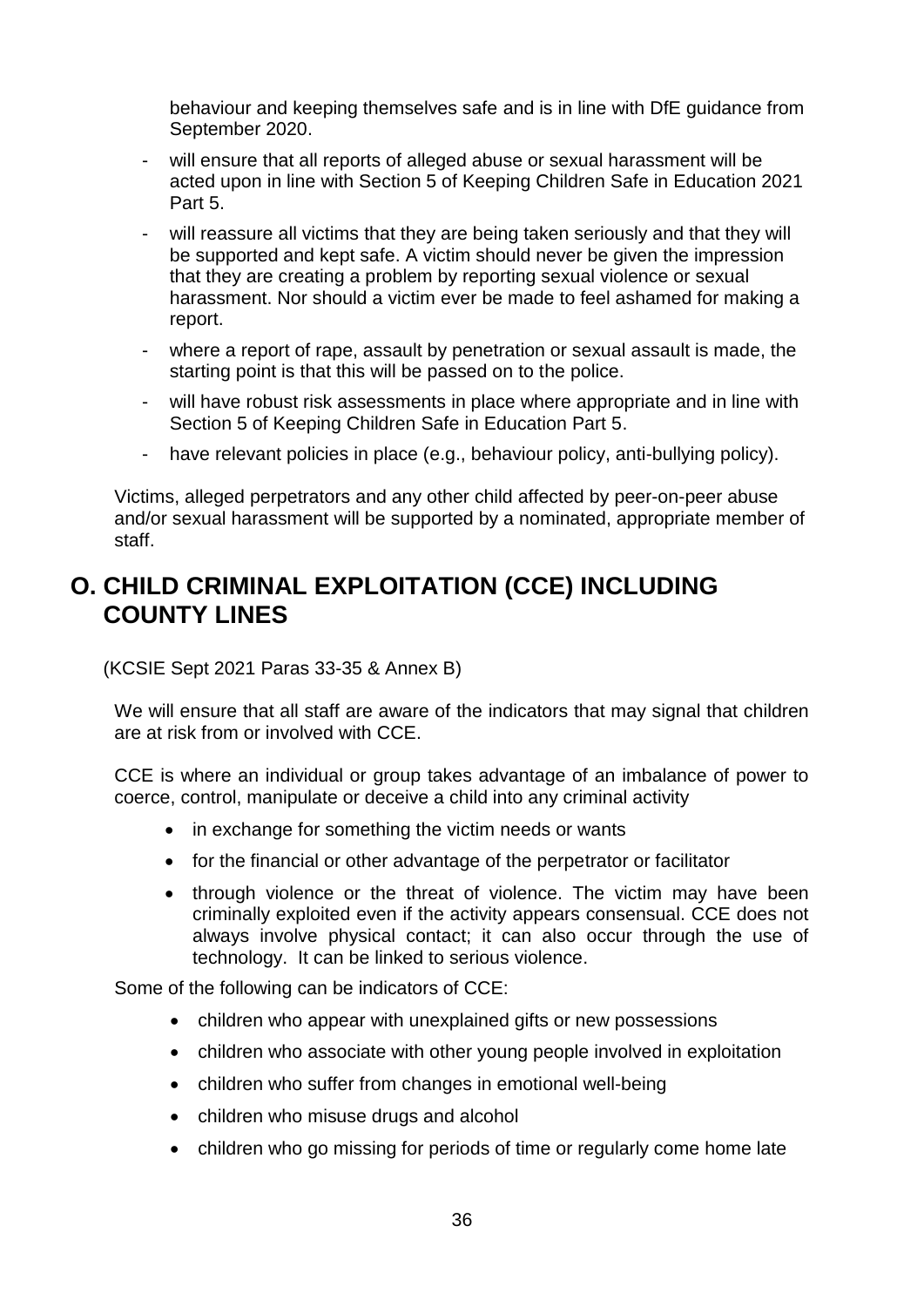• children who regularly miss school or education or do not take part in education

Please see the home office 'Preventing Youth Violence and Gang Involvement' and 'Criminal Exploitation of Children and Vulnerable Adults: County Lines'). [https://assets.publishing.service.gov.uk/government/uploads/system/uploads/attach](https://assets.publishing.service.gov.uk/government/uploads/system/uploads/attachment_data/file/418131/Preventing_youth_violence_and_gang_involvement_v3_March2015.pdf) [ment\\_data/file/418131/Preventing\\_youth\\_violence\\_and\\_gang\\_involvement\\_v3\\_Mar](https://assets.publishing.service.gov.uk/government/uploads/system/uploads/attachment_data/file/418131/Preventing_youth_violence_and_gang_involvement_v3_March2015.pdf) [ch2015.pdf](https://assets.publishing.service.gov.uk/government/uploads/system/uploads/attachment_data/file/418131/Preventing_youth_violence_and_gang_involvement_v3_March2015.pdf)

Also relevant is the 'Criminal Exploitation of Children and Young Adults: County Lines Guidance': [https://www.gov.uk/government/publications/criminal-exploitation](https://www.gov.uk/government/publications/criminal-exploitation-of-children-and-vulnerable-adults-county-lines)[of-children-and-vulnerable-adults-county-lines](https://www.gov.uk/government/publications/criminal-exploitation-of-children-and-vulnerable-adults-county-lines)

# **P. SERIOUS VIOLENCE**

Keeping Children Safe in Education, September 2021 (para 51 & 52)

We will ensure that all staff are aware of the indicators that may signal that children are at risk from, or involved with, serious violent crime.

Indicators may include:

- Unexplained gifts/new possessions these can indicate children have been approached by/involved with individuals associated with criminal networks/gangs
- Increased absence from school
- Change in friendship/relationships with others/groups
- Significant decline in performance
- Signs of self-harm/significant change in wellbeing
- Signs of assault/unexplained injuries

Staff will also be made aware of the associated risks and understand the measures in place to manage them.

Please see the home office 'Preventing Youth Violence and Gang Involvement' and 'Criminal Exploitation of Children and Vulnerable Adults: County Lines'). [https://assets.publishing.service.gov.uk/government/uploads/system/uploads/attachment\\_dat](https://assets.publishing.service.gov.uk/government/uploads/system/uploads/attachment_data/file/418131/Preventing_youth_violence_and_gang_involvement_v3_March2015.pdf) [a/file/418131/Preventing\\_youth\\_violence\\_and\\_gang\\_involvement\\_v3\\_March2015.pdf](https://assets.publishing.service.gov.uk/government/uploads/system/uploads/attachment_data/file/418131/Preventing_youth_violence_and_gang_involvement_v3_March2015.pdf)

Also relevant is the 'Criminal Exploitation of Children and Young Adults: County Lines Guidance': [https://www.gov.uk/government/publications/criminal-exploitation](https://www.gov.uk/government/publications/criminal-exploitation-of-children-and-vulnerable-adults-county-lines)[of-children-and-vulnerable-adults-county-lines](https://www.gov.uk/government/publications/criminal-exploitation-of-children-and-vulnerable-adults-county-lines)

## **Q. MENTAL HEALTH**

Keeping Children Safe in Education 2021 (paras 41-44)